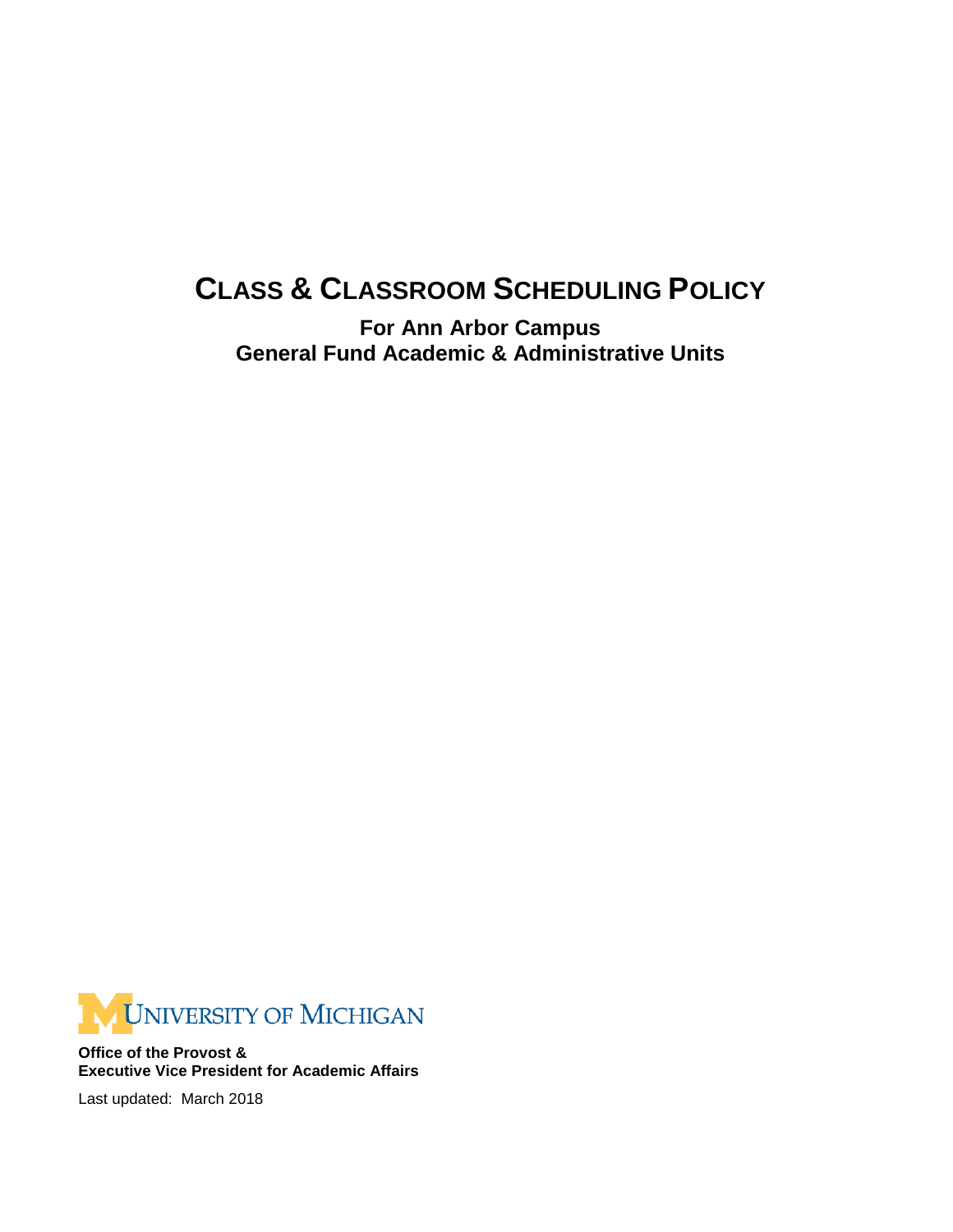# **Contents**

| <b>PART 1: THE SCHEDULING PROCESS</b>                                               |  |
|-------------------------------------------------------------------------------------|--|
|                                                                                     |  |
|                                                                                     |  |
|                                                                                     |  |
|                                                                                     |  |
|                                                                                     |  |
|                                                                                     |  |
|                                                                                     |  |
|                                                                                     |  |
|                                                                                     |  |
|                                                                                     |  |
| PART 2: THE SCHEDULING POLICY                                                       |  |
|                                                                                     |  |
|                                                                                     |  |
| Distributing Classes Across the Day and Week (Scheduling Distribution Goals)        |  |
|                                                                                     |  |
|                                                                                     |  |
|                                                                                     |  |
|                                                                                     |  |
|                                                                                     |  |
|                                                                                     |  |
|                                                                                     |  |
| Using Historical Enrollment Data to Set Enrollment and Room Seating Capacities11    |  |
|                                                                                     |  |
|                                                                                     |  |
|                                                                                     |  |
|                                                                                     |  |
|                                                                                     |  |
|                                                                                     |  |
|                                                                                     |  |
|                                                                                     |  |
|                                                                                     |  |
|                                                                                     |  |
|                                                                                     |  |
|                                                                                     |  |
|                                                                                     |  |
|                                                                                     |  |
|                                                                                     |  |
|                                                                                     |  |
|                                                                                     |  |
| APPENDIX A: State Bureau of Fire Services (BFS) vs. Non-BFS Space for Instruction17 |  |
|                                                                                     |  |
|                                                                                     |  |
|                                                                                     |  |
|                                                                                     |  |

Instructional Hours Thresholds in Non-BFS Space.....................................................................19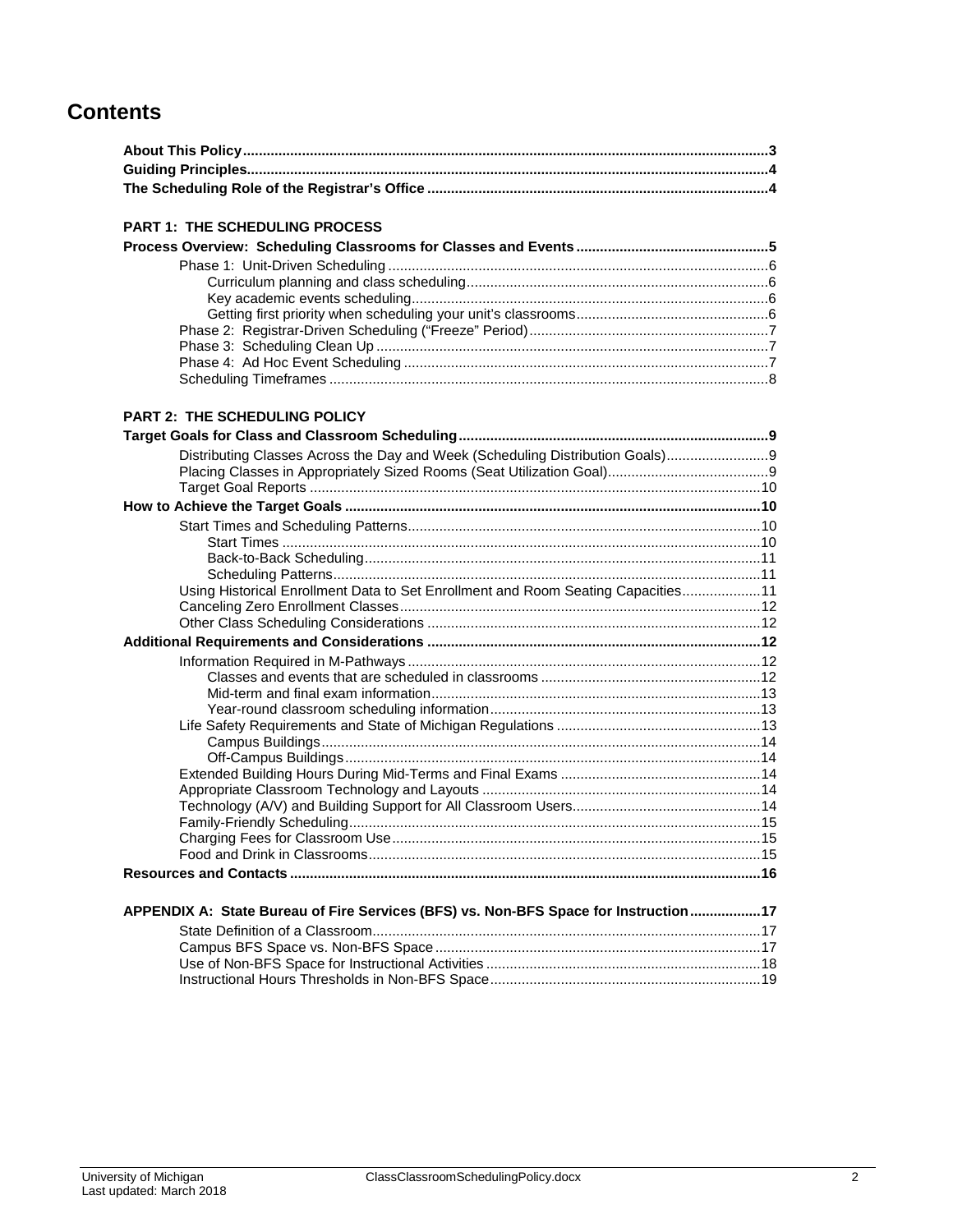# **About This Policy**

This policy has been developed jointly by the Office of the Provost (Provost's Office) and the Office of the Registrar (Registrar's Office) to ensure that both classes and classrooms are scheduled efficiently to support the academic mission of the university. It enables students to take the classes they need in a timely manner and demonstrates good stewardship of institutional resources.

This policy applies to all general purpose classrooms and auditoriums on the Ann Arbor campus designated as room type 110 in the university space survey. All units are strongly encouraged to refer to this policy when planning classes or events that require the use of classrooms.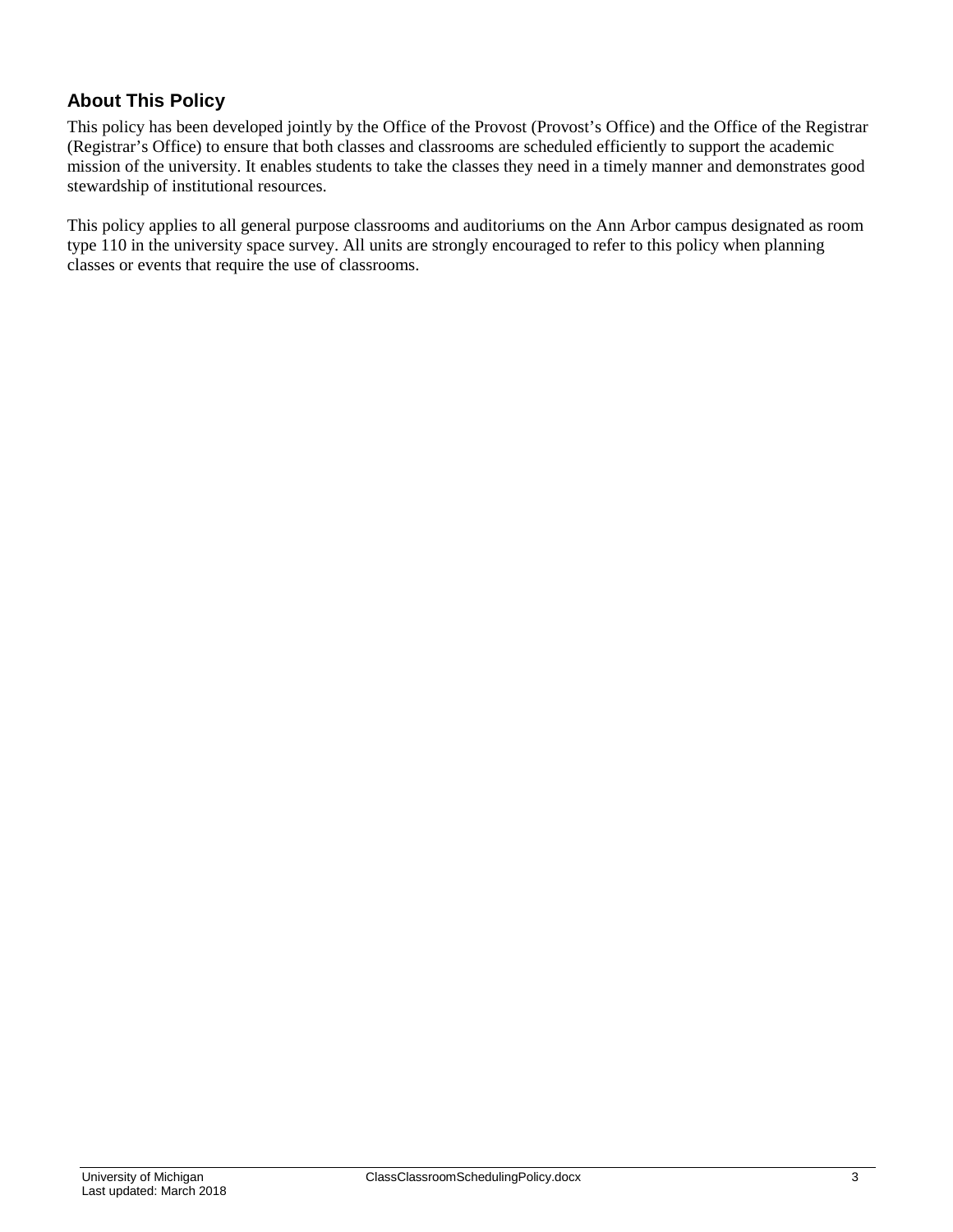# **Guiding Principles**

All units are strongly encouraged to keep the following guiding principles in mind when managing, supporting, scheduling or using classrooms on the Ann Arbor campus.

- As with all types of space on the Ann Arbor campus, classroom space is a valuable resource that belongs to the institution. The provost is the steward of all instructional space and is responsible for ensuring that this space supports the academic mission of the university.
- Deans, directors, department chairs and the university registrar are responsible for ensuring that all classrooms are scheduled efficiently to support the academic mission of the university.
- All general purpose classrooms (designated as room type 110 in the university space survey) need to be shared to support campus needs. Units that manage general purpose classrooms are responsible for supporting these classrooms and everyone who uses them.
- Classrooms and other instructional spaces may be allocated to individual departments, but the assignments are not considered permanent. These spaces may be reallocated as the needs, priorities, and demands of the school, college, or university change.
- Credit-bearing courses, their exams, and required class events have scheduling priority over all other activities that require the use of classrooms.
- All units are strongly encouraged to accept requests from the Registrar's Office outside of the 8 a.m. to 5 p.m. shared scheduling timeframe, if classrooms and auditoriums are available.
- All units are strongly encouraged to plan and distribute classes across all days of the week (Mon Fri) and all hours of the day as much as possible to maximize use of campus classrooms and minimize class conflicts for students.
- Units are responsible for having consistent class scheduling practices while maintaining the ability to accommodate special family-related needs and circumstances of faculty and instructors as needed. Class scheduling practices must adhere to all university policies and procedures that prohibit discrimination.

# **The Scheduling Role of the Registrar's Office**

The Registrar's Office is authorized to:

• Schedule classes in any available general purpose classroom to accommodate the broader academic needs of campus during the week (Monday through Friday) and between the hours of 8 a.m. and 5 p.m.

*NOTE: The Registrar's Office is authorized to schedule a class to end after 5 p.m., e.g. 4 p.m. – 5:30 p.m., as part of the shared scheduling timeframe.*

- Schedule mid-term and final exams in any available general purpose classroom during the week (Monday through Friday) and between the hours of 8 a.m. and 6 p.m.
- Move classes to other classrooms or buildings to ensure that classes with specific seating capacity, technology, pedagogical, or other class or room requirements can be placed.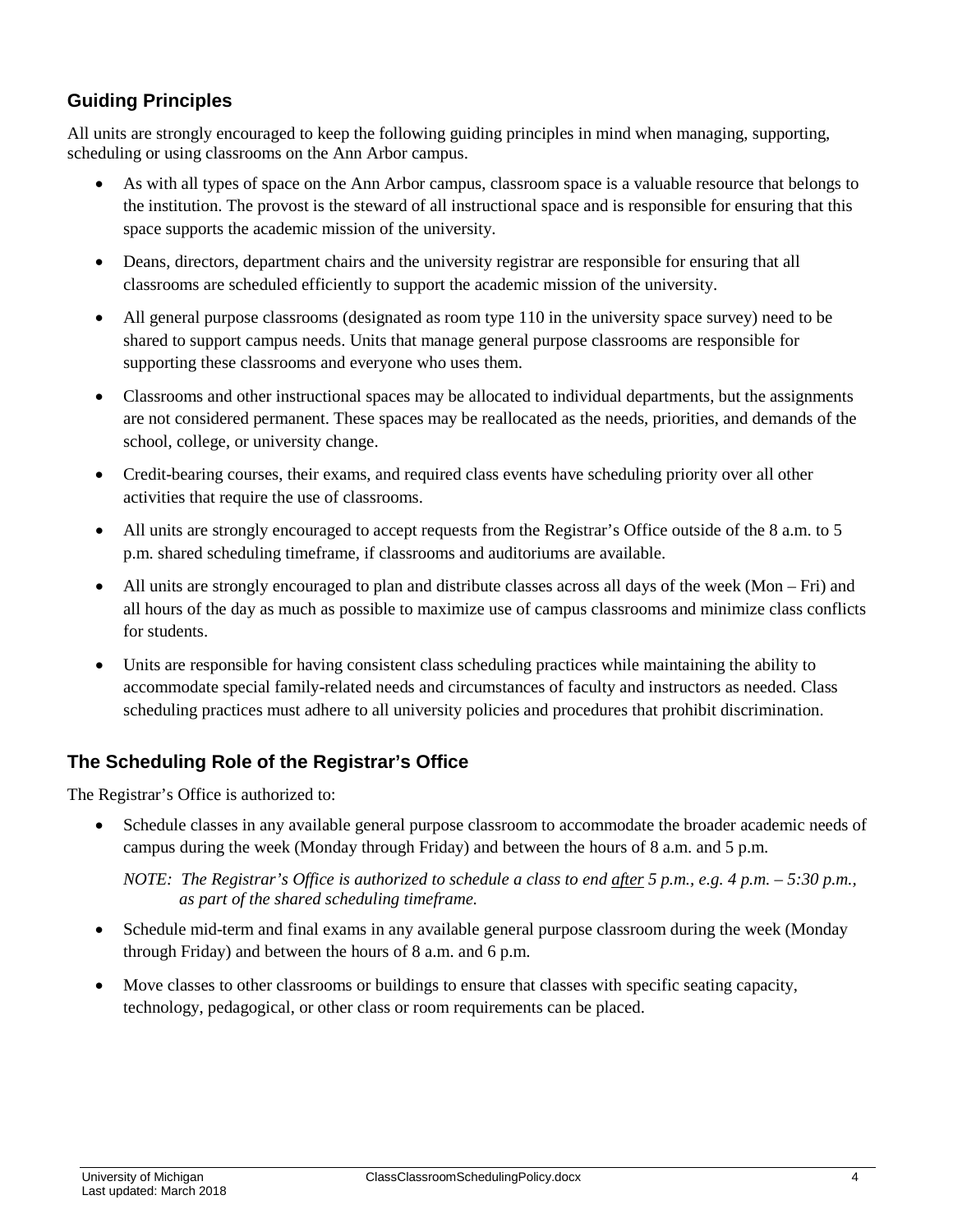# **PART 1: THE SCHEDULING PROCESS**

### **Process Overview: Scheduling Classrooms for Classes and Events**

Throughout the year, general purpose classrooms are used for both classes and other key academic events, such as dissertation defenses, faculty candidate job talks or department meetings. These uses are important to the academic mission of each unit and the University, and this policy aims to ensure adequate space for both.

For most departments, class scheduling occurs several months prior to the start of the term. For example, Fall curriculum planning usually begins in the December/January timeframe and Winter curriculum planning begins in the June/July timeframe. Class scheduling requires significant advanced planning and coordination, not only within each department, but also often with other units to ensure that classes are sequenced appropriately to meet interdisciplinary program needs.

The following diagram provides a high-level overview of the process used to schedule classes and events in general purpose classrooms on the Ann Arbor campus. The diagram shows the key scheduling phases and activities performed by both the unit and Registrar's Office and the general timeframes for each phase.

The key scheduling phases are described in greater detail immediately following the chart and include:

| Phase 1: Unit-driven scheduling      | Units plan their curricula and schedule classes and other key<br>academic events in their pool of assigned classrooms                      |
|--------------------------------------|--------------------------------------------------------------------------------------------------------------------------------------------|
| Phase 2: Registrar-driven scheduling | Units temporarily stop scheduling in the system to enable the<br>Registrar's Office to place classes needing rooms into available<br>rooms |
| Phase 3: Scheduling clean-up         | Units and the Registrar's Office continue to make scheduling<br>changes as needed                                                          |
|                                      |                                                                                                                                            |

*Phase 4: Ad hoc event scheduling Units schedule ad hoc events as needed*

|                              | <b>Scheduling Process Overview</b>                                                                                         |                                                                                                                                                                                                  |                                                                                                 |                                                                                                                                                                                                                              |                                                                                                                                                                  |                                                                                                                    |
|------------------------------|----------------------------------------------------------------------------------------------------------------------------|--------------------------------------------------------------------------------------------------------------------------------------------------------------------------------------------------|-------------------------------------------------------------------------------------------------|------------------------------------------------------------------------------------------------------------------------------------------------------------------------------------------------------------------------------|------------------------------------------------------------------------------------------------------------------------------------------------------------------|--------------------------------------------------------------------------------------------------------------------|
|                              | <b>PHASE 1: UNIT-DRIVEN SCHEDULING</b><br>(3 months)                                                                       |                                                                                                                                                                                                  |                                                                                                 | <b>PHASE 2: REGISTRAR-</b><br><b>DRIVEN SCHEDULING</b><br>(1 week)<br>(start of shared scheduling)                                                                                                                           | PHASE 3:<br><b>SCHEDULING CLEAN-UP</b><br>(through the start of term)                                                                                            | <b>PHASE 4:</b><br><b>AD HOC EVENT SCHEDULING</b><br>(begins in July for Fall term<br>or November for Winter term) |
| Ξ                            | Plans<br>curriculum<br>and class<br>schedule<br>(often using<br>the previous<br>term's<br>schedule as a<br>starting point) | Add/removes<br>classes, changes<br>class day, time, or #<br>of sessions offered.<br>Assigns classrooms<br>from its own pool of<br>classrooms, as<br>needed. Also adds<br>key academic<br>events. | Indicates<br>classes that<br>need a<br>classroom<br>(if no unit<br>classrooms are<br>available) | Unit refrains<br>from making<br>scheduling<br>changes during<br>the 1-week<br>freeze period                                                                                                                                  | Makes class and<br>classroom<br>scheduling<br>changes, as needed                                                                                                 | Schedules<br>ad hoc<br>events as<br>needed for<br>Mon-Fri.<br>8 a.m. $45$ p.m.                                     |
| OFFICE<br><b>REGISTRAR'S</b> |                                                                                                                            |                                                                                                                                                                                                  |                                                                                                 | Systematically<br>places classes<br>needing classrooms<br>into available<br>classrooms. May<br>$\rightarrow$ ask units to change<br>class day/time to<br>increase the<br>likelihood of finding<br>an available<br>classroom. | Continues placing<br>classes as needed<br>to support class<br>schedules continue<br>to change up to the<br>start of the term<br>(Mon-Fri,<br>8 a.m.-5 p.m. only) |                                                                                                                    |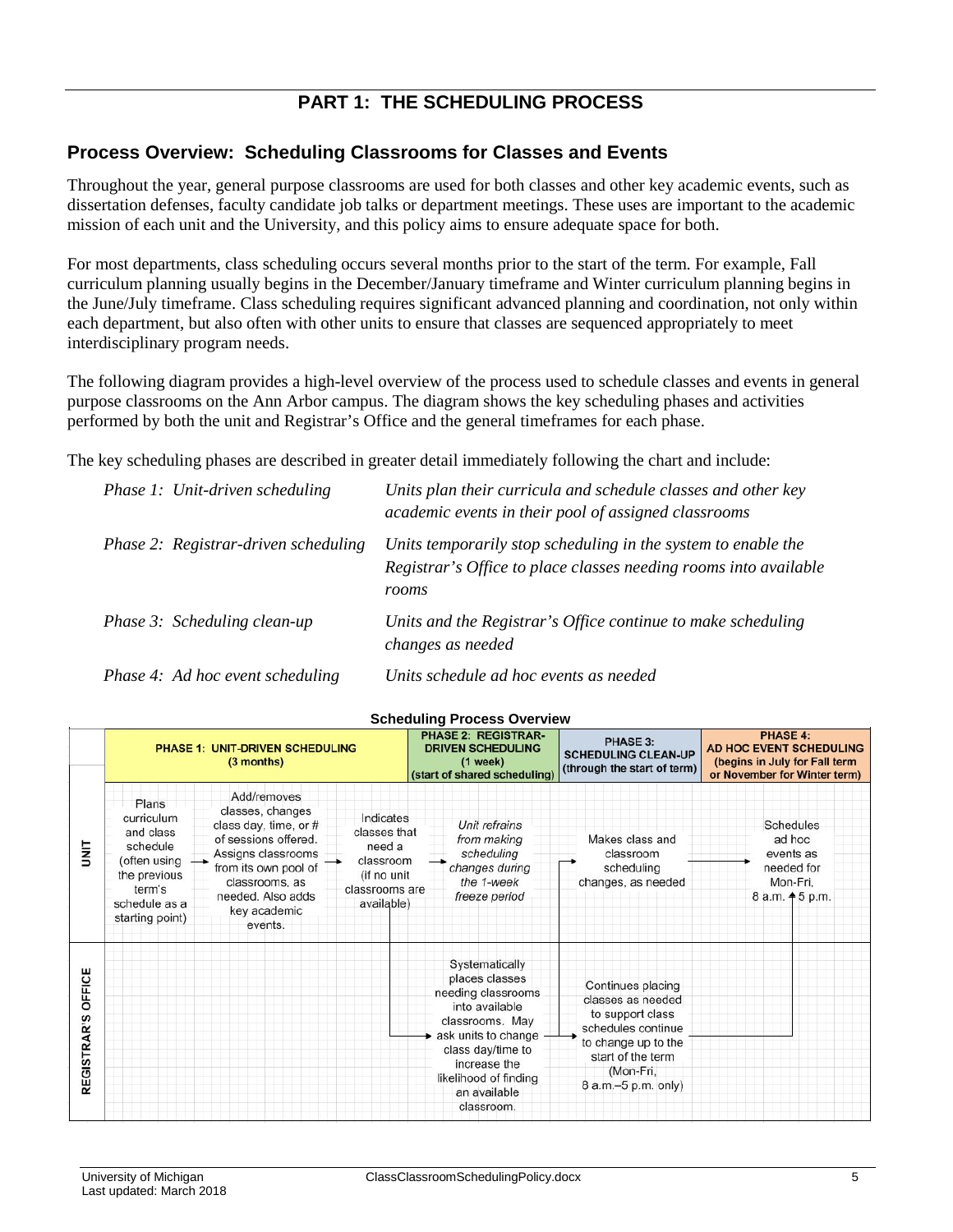#### **Phase 1: Unit-Driven Scheduling**

The first phase of the process gives departments the opportunity to schedule their classes and reserve time for other key academic events in the general purpose classrooms they manage first, before the Registrar's Office backfills any openings that might exist in the classroom schedules with classes from other units.

#### *Curriculum planning and class scheduling*

During this first phase, departments plan the classes and number of sections needed and assign instructors, class days and times, and classrooms from the pool of general purpose classrooms they manage, as needed. If a department does not have a classroom available for a class on a specific day/time or requires a special type of classroom configuration that does not exist within the pool of rooms managed by the unit, the department turns to the Registrar's Office for assistance. Both departments and the Registrar's Office use the central M-Pathways Student Administration system to manage and record all class scheduling information.

#### *Key academic events scheduling*

During this first phase, departments can also schedule or reserve time between 8 a.m. and 5 p.m. on weekdays for other key academic events, such as time to set up a classroom for a class, a recurring department meeting, or a speaker series, all of which often need to be scheduled months in advance to ensure that the classroom is available for use when needed. To ensure that departments have the opportunity to hold blocks of time for these types of events, each school and college is allocated a number of classroom event reservation hours that it can use to reserve in its general purpose classrooms. Specifically, each school or college is allocated 4 hours per week multiplied by the number of general purpose classrooms in its pool. The reservations must be for consistent, recurrent blocks of time, similar to the patterns used for classes, for example, every Tuesday from 3 p.m. – 5 p.m., or every Monday, Wednesday, and Friday from 12 noon to 1:30 p.m., etc.

Your school or college can choose to distribute the total classroom event reservation hours as needed. For example, it may choose to distribute the hours equally among all general purpose classrooms within the unit or it may choose to allocate the classroom reservation hours based on demand, where certain general purpose classrooms that are in higher demand for key academic events receive more event reservation hours than other classrooms.

Remember that events that require the use of a classroom after 5 p.m. or on the weekends may be scheduled at any time, without restrictions. Also, in Phase 4 of the scheduling process, after units have placed classes in their rooms and the Registrar has backfilled as necessary, rooms are again available to the unit for ad hoc event scheduling, without restrictions. See "Ad Hoc Event Scheduling" later in this document for further information.

For additional information on scheduling placeholder event hold times, please contact the Registrar's Office directly at [ro.curriculum@umich.edu](mailto:ro.curriculum@umich.edu) or 734.763.2113. If you're interested in how a specific school or college allocates event hours, please check with the individual scheduling office of that unit.

#### *Getting first priority when scheduling your unit's classrooms*

To ensure that your unit has first priority for scheduling your classrooms for classes and critical events, we strongly encourage your unit to complete as much curriculum planning and scheduling as possible before the Registrar-Driven Scheduling phase, which begins in early February for Fall curriculum planning and in early October for Winter curriculum planning.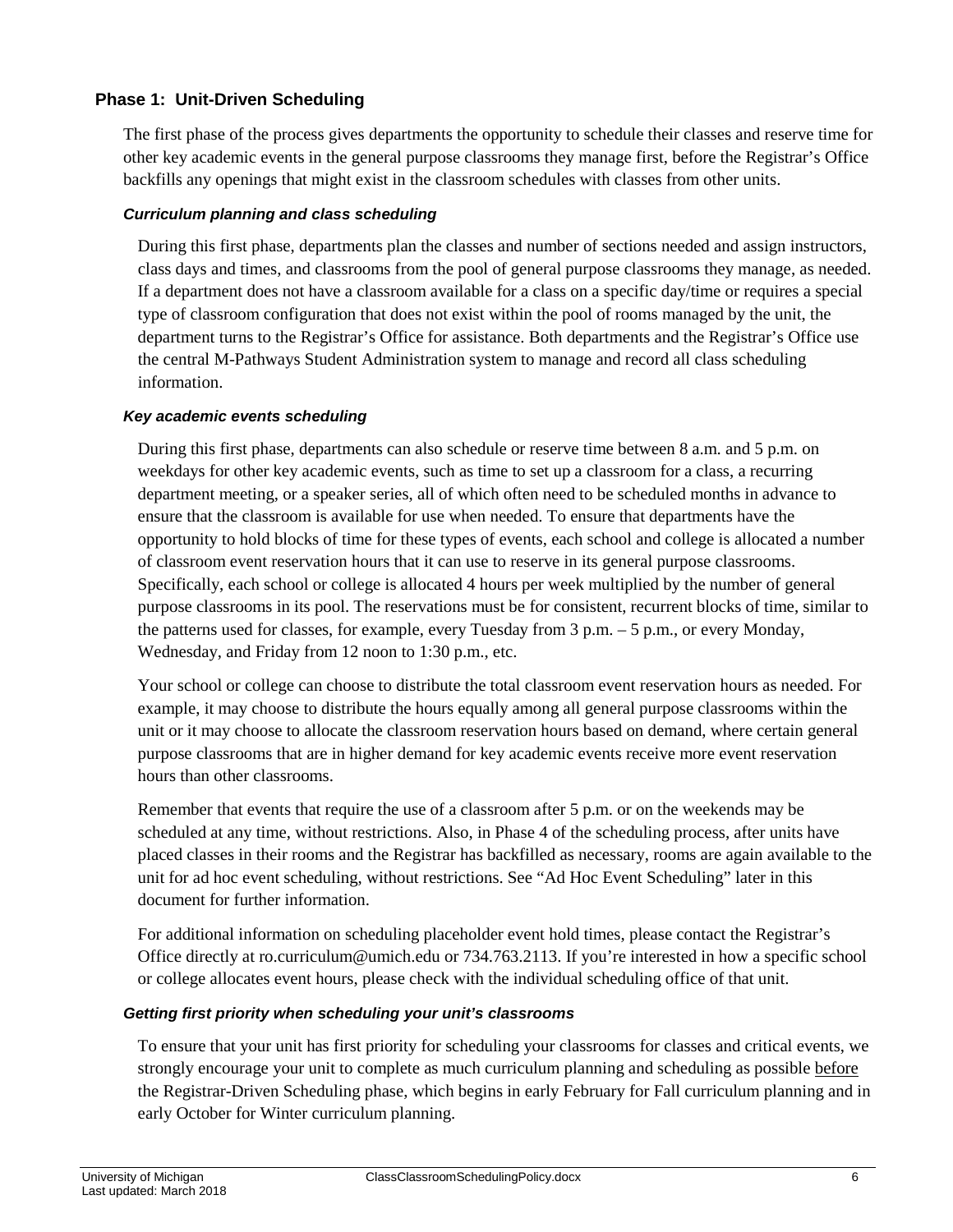#### **Phase 2: Registrar-Driven Scheduling ("Freeze" Period)**

After units complete their initial class and key academic event scheduling, the Registrar's Office takes a oneweek period to systematically search for and assign general purpose classrooms to classes that do not yet have room assignments at this point. This is often referred to as the "scheduling freeze" or "freeze period" because units must refrain from making any changes to their schedules during this period to enable the Registrar to place classes. The Registrar's Office system places classes in classrooms that best match the requirements of each class (e.g., geographic location, seating capacity, technology, pedagogical, or other room characteristics) and that are available on the days and times needed.

For exact scheduling freeze dates, refer to [http://ro.umich.edu/curriculum\\_maintainer\\_resources.php.](http://ro.umich.edu/curriculum_maintainer_resources.php)

#### **Phase 3: Scheduling Clean Up**

Once the one-week scheduling freeze period ends, the Registrar's Office, schools, and colleges can continue to make adjustments to the schedule to clean up remaining issues. Units continue to have authority to place classes in their own pool of classrooms at any time of day or evening. The Registrar's Office is only authorized to schedule classes in classrooms that have available openings Mon – Fri between the hours of 8 a.m. and 5 p.m.

*NOTE: The Registrar's Office is authorized to schedule a class to end after 5 p.m., e.g. 4 p.m. – 5:30 p.m., as part of the shared scheduling timeframe.*

#### **Phase 4: Ad Hoc Event Scheduling**

As the term approaches or is underway, campus needs shift from units seeking classrooms for classes and other recurring key academic events to units seeking classrooms for ad hoc meetings and events, such as a one-time guest lecture, various student organization meetings, or student study sessions. Events that need a classroom after 5 p.m. or on the weekend can be scheduled at any time throughout the year. However, events that need a classroom weekdays between 8 a.m. and 5 p.m. must wait until curriculum schedules and classroom assignments have been finalized, approximately two months before the start of the term. Earlier reservations are possible only with approval from the Registrar's Office. This ensures that the Registrar's Office can continue to schedule classrooms for classes to accommodate curriculum changes, as needed. For exact event scheduling dates, refer to [http://ro.umich.edu/curriculum\\_maintainer\\_resources.php](http://ro.umich.edu/curriculum_maintainer_resources.php) or contact the Registrar's Office directly at [ro.curriculum@umich.edu](mailto:ro.curriculum@umich.edu) or 734.763.2113.

Remember, each school or college will have had the opportunity at the beginning of the scheduling process to reserve recurrent blocks of time in their classrooms for key academic events. Ad hoc scheduling is for additional events that occur outside of these reserved times.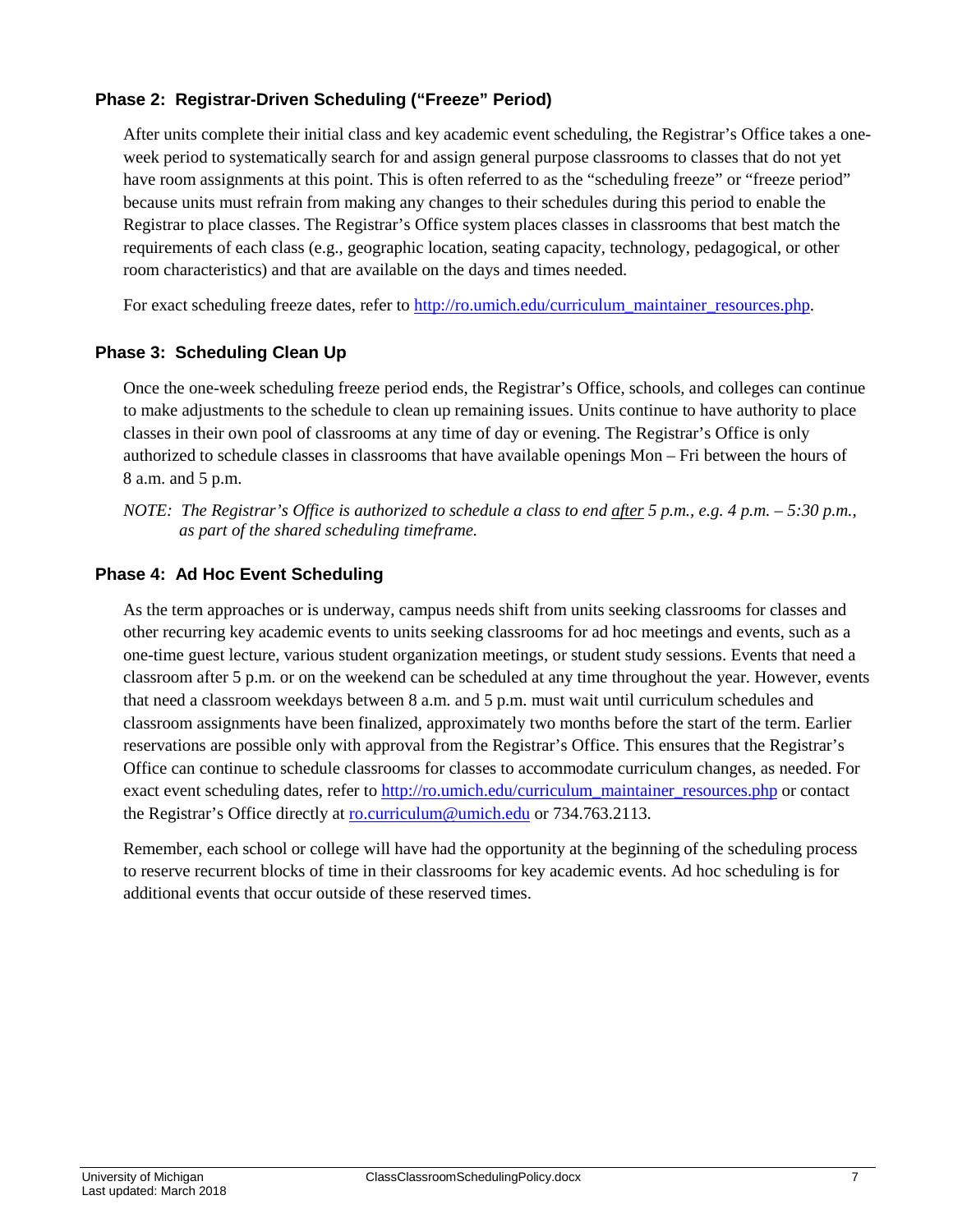#### **Scheduling Timeframes**

The following table provides an overview of the key class and classroom scheduling dates as defined by the Registrar's Office for Fall and Winter term curriculum planning and scheduling. The Registrar's Office has similar schedules for Spring, Spring/Summer, and Summer curriculum planning. For exact Registrar's Office scheduling deadlines for upcoming terms or for information about the scheduling process, refer to [http://ro.umich.edu/curriculum\\_maintainer\\_resources.php](http://ro.umich.edu/curriculum_maintainer_resources.php) or contact the Registrar's Office directly at [ro.curriculum@umich.edu](mailto:ro.curriculum@umich.edu) or 734.763.2113

| <b>Phase</b>                                                                                                                                                                                                           | <b>FALL</b><br><b>Scheduling</b><br><b>Timeframes</b> | <b>WINTER</b><br><b>Scheduling</b><br><b>Timeframes</b> |
|------------------------------------------------------------------------------------------------------------------------------------------------------------------------------------------------------------------------|-------------------------------------------------------|---------------------------------------------------------|
| <b>Phase 1: Unit-Driven Scheduling</b><br>Class and key academic event scheduling *                                                                                                                                    | Early Dec - late Jan                                  | Early June - late Sept                                  |
| Phase 2: Registrar-Driven Scheduling<br>("scheduling freeze" for units)                                                                                                                                                | Early Feb                                             | Early Oct                                               |
| Units are asked to refrain from using M-Pathways for<br>class scheduling during this one-week time period                                                                                                              |                                                       |                                                         |
| <b>Phase 3: Scheduling Clean-Up</b>                                                                                                                                                                                    | Mid Feb                                               | Mid Oct                                                 |
| Phase 4: Ad Hoc Event Scheduling *                                                                                                                                                                                     | July                                                  | Mid Nov                                                 |
| For events that require a classroom during the week<br>(Mon-Fri) and during the hours of $8$ a.m. $-5$ p.m. only,<br>and that cannot be accommodated during the time<br>reserved for key academic events by each unit. |                                                       |                                                         |
| Events after 5 p.m. and on weekends may be scheduled<br>anytime.                                                                                                                                                       |                                                       |                                                         |
| <b>Final Exam Scheduling</b><br>(Registrar's Office only)                                                                                                                                                              | After third week of<br>classes                        | After third week of<br>classes                          |

*\* Units are asked to refrain from scheduling events during final exam week until after the Registrar's Office has finished placing final exams.*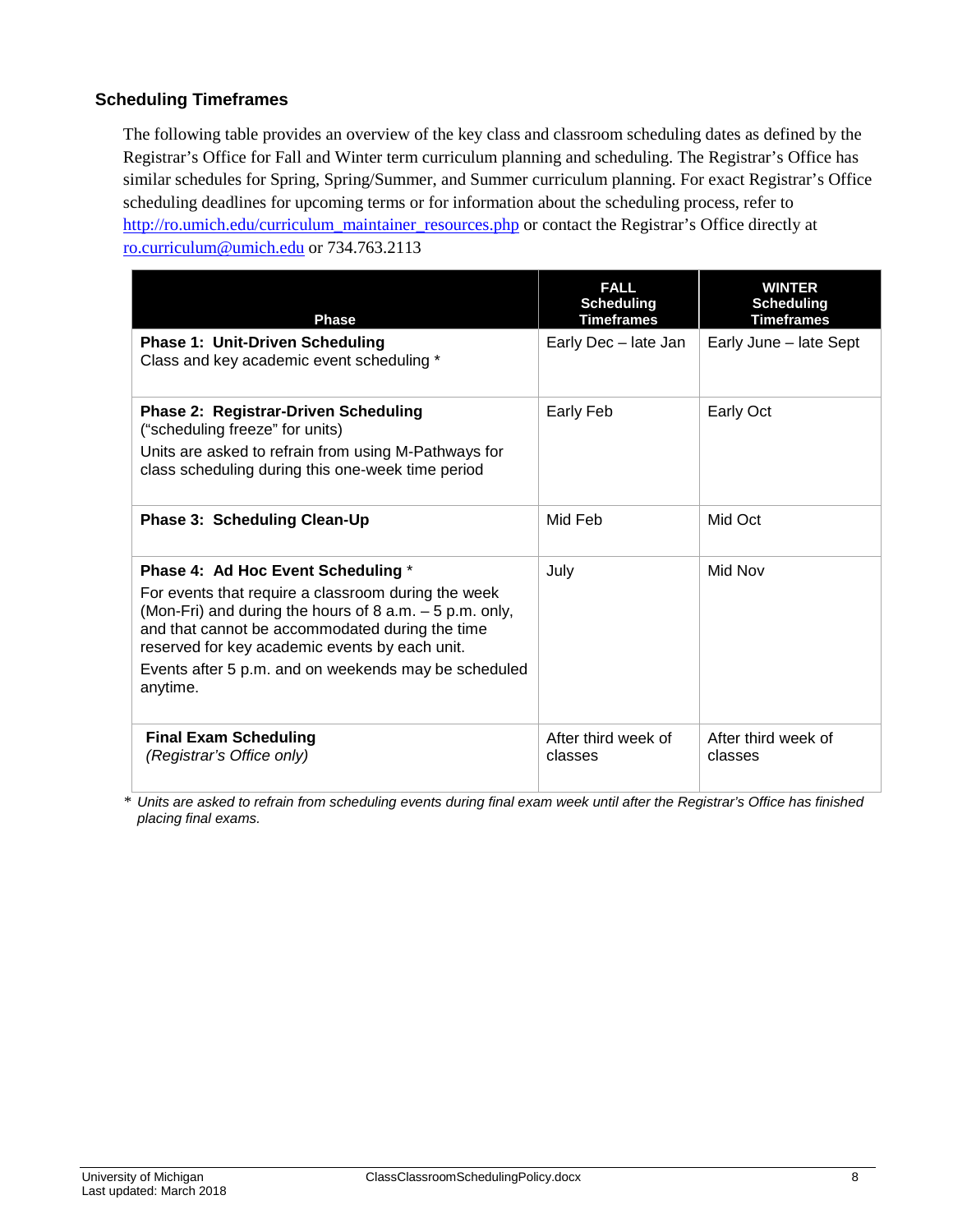# **PART 2: THE SCHEDULING POLICY**

# **Target Goals for Class and Classroom Scheduling**

Target goals exist to ensure that both classes and classrooms are scheduled efficiently to support the needs of students, faculty and the institution as a whole. All units are expected to strive to achieve these goals, and your unit's leadership may be asked to explain your unit's performance against the target goals during annual budget conferences with the Provost.

#### **Distributing Classes Across the Day and Week (Scheduling Distribution Goals)**

The most popular times for scheduling classes have traditionally been Mondays through Thursdays between 10 a.m. and 3 p.m. However, having too many classes offered on these days and times regularly results in scheduling conflicts for our students and in not having enough classrooms available to meet the demand. To address this issue, the Provost's Office implemented scheduling distribution goals that encourage units to more evenly distribute classes throughout each day and throughout each week. Each unit is expected to achieve the target goals for its classes and key academic events.

*NOTE: Scheduling distribution target goal calculations include Lecture, Recitation, Discussion, and Seminar class components scheduled in any campus room (all room types) from 8 a.m. to 10 p.m., Monday through Friday, and key academic events scheduled in general purpose classrooms (room type 110 only) from 8 a.m. to 5 p.m., Monday through Friday.*

| Goal | Time of Day                                        | <b>Target Goal for Each School or College</b>                         |
|------|----------------------------------------------------|-----------------------------------------------------------------------|
|      | $10 - 11$ a.m.<br>11 $a.m. - noon$<br>$1 - 2 p.m.$ | Up to 35% of classes and events can be scheduled at these times       |
| 2    | Noon $-1$ p.m.<br>$2 - 3 p.m.$<br>$3 - 4$ p.m.     | Up to 35% of classes and events can be scheduled at these times       |
| 3    | Before 10 a.m.<br>After 4 p.m.                     | At least 30% of classes and events should be scheduled at these times |

| Goal | Day of Week | Target Goal for Each School or College                             |
|------|-------------|--------------------------------------------------------------------|
|      | Fridav      | At least 15% of classes and events should be scheduled on this day |

#### **Placing Classes in Appropriately Sized Rooms (Seat Utilization Goal)**

Part of managing classrooms more efficiently includes ensuring that classes are placed in appropriately sized classrooms. For example, a class with an enrollment of 25 students should not be assigned to a classroom that holds 200 seats, particularly when there may be larger classes that require a room of this size. In this example, only 12.5% (that is, 25 students/200 total seats in the room = 12.5%) of the total seats in the room are being used, leaving 175 seats (87.5%) unused. Units should strive for a 65% or greater seat utilization where the number of enrolled students is as close to the total number of seats in the room as possible.

When the Registrar's Office is unable to find available classrooms for classes, the Registrar's Office is authorized to move existing classes and events to more appropriately sized rooms within the same building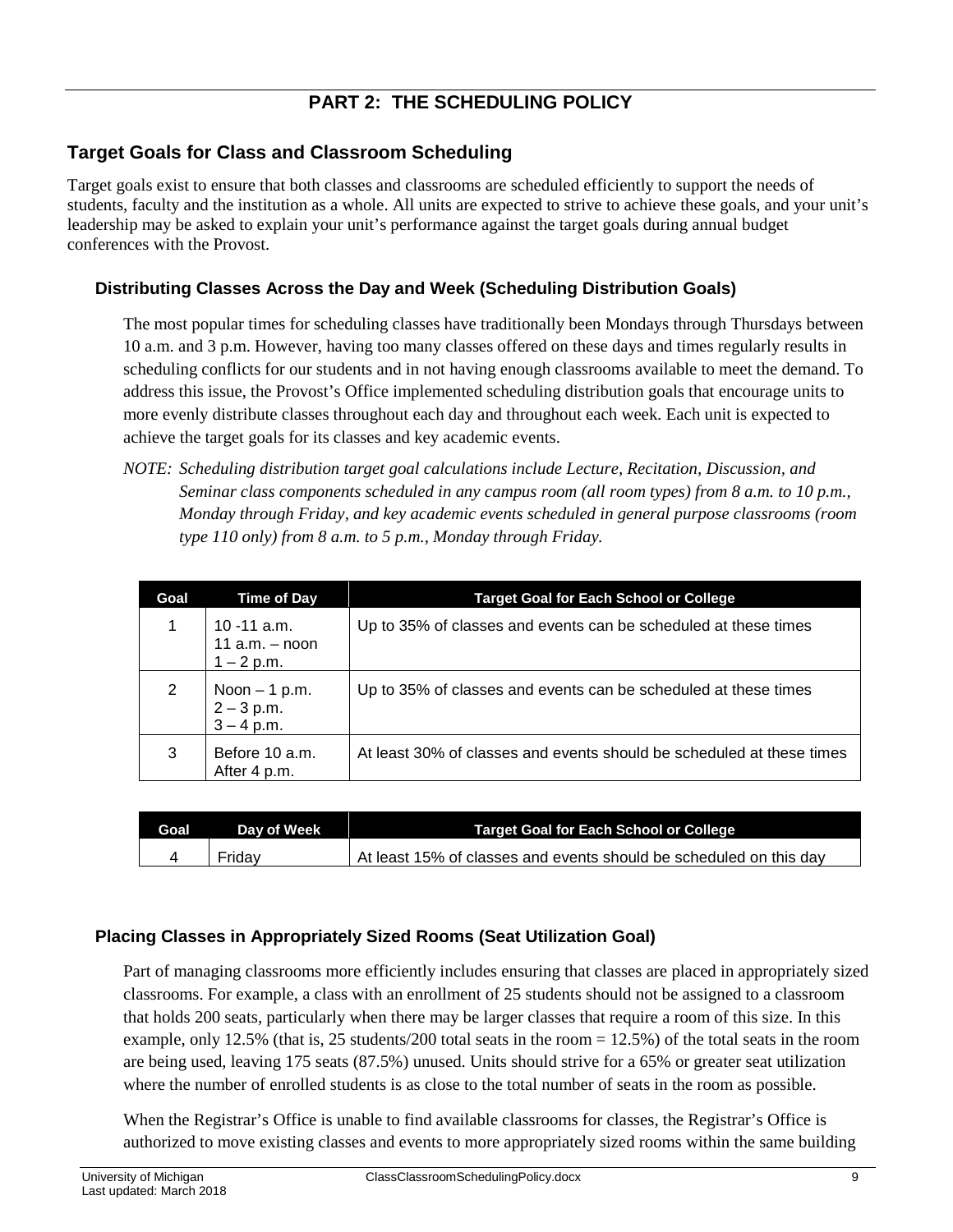or to other buildings as needed. This enables the Registrar's Office to match actual class size to room seating capacity and to ensure that all classes can be placed.

Business Objects reports are available to help your unit better predict class enrollments and to use this information to determine the appropriate classroom size to meet your class needs. For more information, contact the Provost's Office a[t space.utilization@umich.edu.](mailto:space.utilization@umich.edu)

#### **Target Goal Reports**

Reports that compare unit performance against the scheduling distribution goals and classroom size goals for any given term(s) or date range are available through Business Objects (U-M data warehouse) in the Physical Resources universe. Units are strongly encouraged to review these reports when planning class schedules.

For additional information on available reports, visi[t http://provost.umich.edu/space/instruct/reporting.html.](http://provost.umich.edu/space/instruct/reporting.html) For assistance accessing these reports, contact the ITS Help Desk at 734.764.4357 (4-HELP) or [4Help@umich.edu.](mailto:4Help@umich.edu)

# **How to Achieve the Target Goals**

All units are strongly encouraged to adopt the following guidelines to align with campus norms and overall guiding principles.

#### **Start Times and Scheduling Patterns**

Having consistent start times, scheduling patterns, and blocks of scheduled and open times not only makes it more efficient for students to plan their schedules (allowing for more back-to-back classes), but also makes it easier for the Registrar's Office to locate available classrooms and place classes each term:

#### *Start Times*

- All classes should start on either the hour or half-hour.
- Unique start and end times (e.g.,  $10:15$  a.m. or  $1:45$  p.m.) should be avoided since they often result in unnecessary gaps in student schedules and classroom schedules. Units that must teach at odd start times for pedagogical reasons must first seek Provost approval before scheduling these classes. Once approval is given, these classes must be scheduled back-to-back in the same room, whenever possible.
- There is no requirement for classes to start at a certain time to accommodate student travel between North Campus and Central Campus.
- As of May 1, 2018, "Michigan time" ends, and the ten-minute transition time between classes moves to the last ten minutes of the posted class time. For example, as of May 1, 2018, for a class with a listed time of 9:00-10:00 a.m., instruction starts at 9:00 a.m. and ends at 9:50 a.m.
	- *NOTE: "Michigan time" refers to the historic practice used by many units on campus of starting a class ten minutes after the listed start time. This new adjustment to start times and new consistency allows for increased collaboration and for students to take classes across multiple schools and colleges. Additionally, it reduces friction and inefficient scheduling implications to accommodate "clock time" for faculty and staff meetings and "Michigan time" for classes.*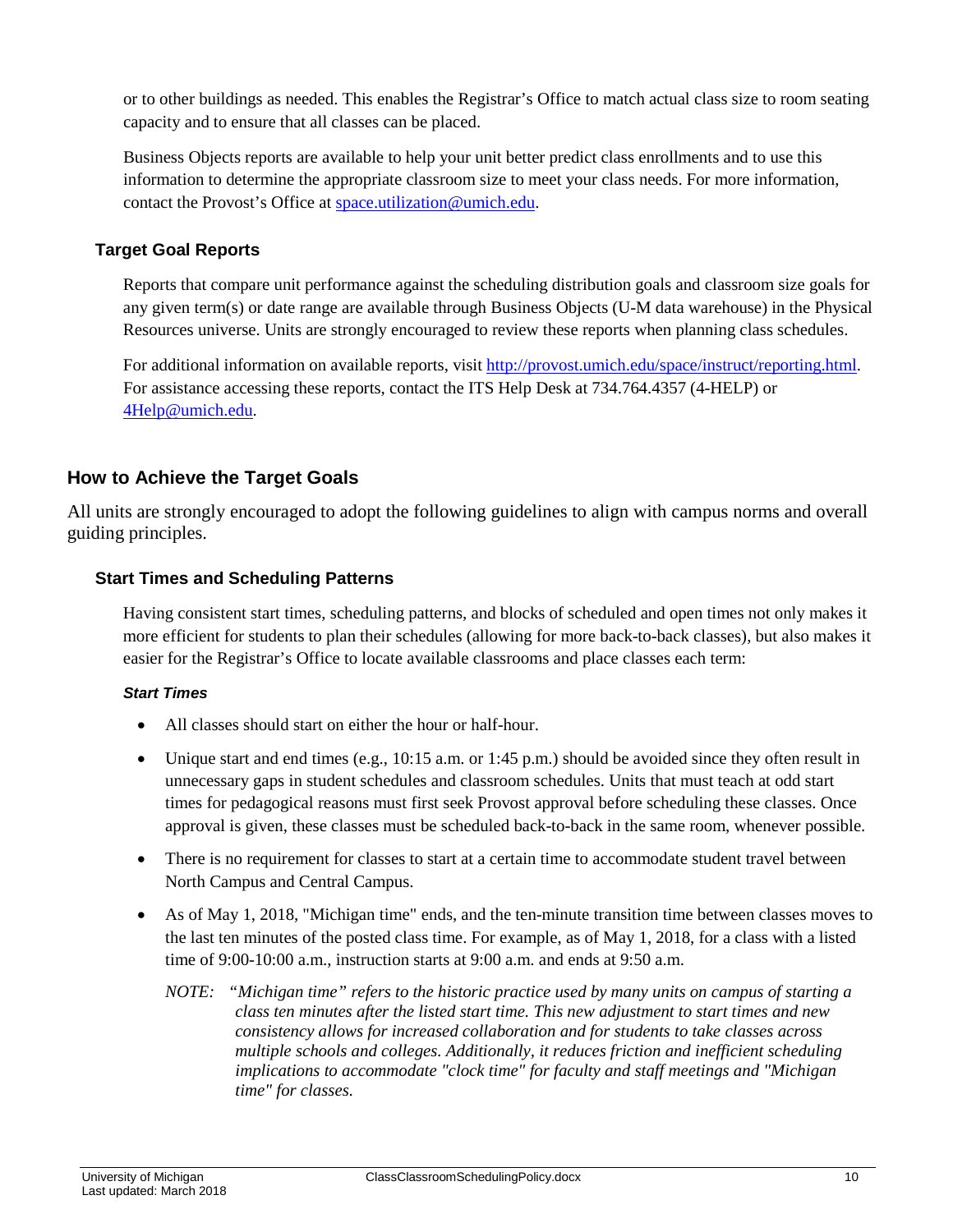#### *Back-to-Back Scheduling*

Units are strongly encouraged to schedule classrooms with back-to-back classes or events to eliminate unusual gaps in the room schedule that can't be used for another class or event. As a matter of practice, open times in a classroom calendar should be at least an hour in duration.

#### *Scheduling Patterns*

- Units are encouraged to implement consistent scheduling patterns for class day and time offerings to ensure classrooms are booked in a consistent matter. The most common patterns are MWF for 1-hour long classes and TTh for 1.5-hour long classes.
- Classes with unique scheduling patterns (e.g., MT or TF) make it more challenging to schedule a classroom on other days of the week at the same time and make it challenging for students to fit other classes around this type of unusual pattern. If a unique scheduling pattern is needed, the unit should make an effort to place classes with other unusual patterns in the same classroom at the same time on other days of the week. For example, if a class requires a MT 3 p.m. pattern, the unit should try to place a WTh or WF 3 p.m. class in the same room. This leaves greater blocks of time when the classroom can be used by others.
- Classes that meet once per week should be scheduled on Fridays or during off-peak hours (i.e., before 10 a.m. or after 4 p.m.). This leaves greater blocks of time when the classroom can be used consistently by other classes that require a classroom multiple days per week.
- If a once-a-week class must be scheduled during the Mon-Thurs time frame, the unit should make an effort to place another once-a-week class in the same classroom at the same time, but on a corresponding meeting pattern day. For example, if a 3-hour long class is scheduled 2 p.m. to 5 p.m. on a Tuesday, the unit should schedule another 3-hour long class in the same room at the same time on Thursday to balance the use of the room to match the common TTh class scheduling pattern.
- If the Registrar's Office is unable to place a class due its day and time pattern, they will work with the scheduling unit to find an appropriate alternative pattern or time to hold the class.

#### **Using Historical Enrollment Data to Set Enrollment and Room Seating Capacities**

When entering class enrollment capacities (caps) and requested room seating capacities in the M-Pathways Student Administration system, units should enter capacities that reflect actual historical enrollments for the class. Oftentimes, classes are placed in much larger rooms than the actual enrollment, leading to a class and room mismatch and shortage of rooms in the larger seating capacity. To ensure appropriate placement of classes and availability of rooms, units should refer to previous actual enrollments to more accurately predict enrollments for the upcoming term.

The Registrar's Office is authorized to change request seating capacities for individual classes to reflect actual enrollments and to move classes to more appropriately sized rooms when needed.

Business Objects reports are available to help your unit better predict class enrollments and to use this information to determine the appropriate classroom size to meet your class needs. For more information, contact the Provost's Office a[t space.utilization@umich.edu.](mailto:space.utilization@umich.edu)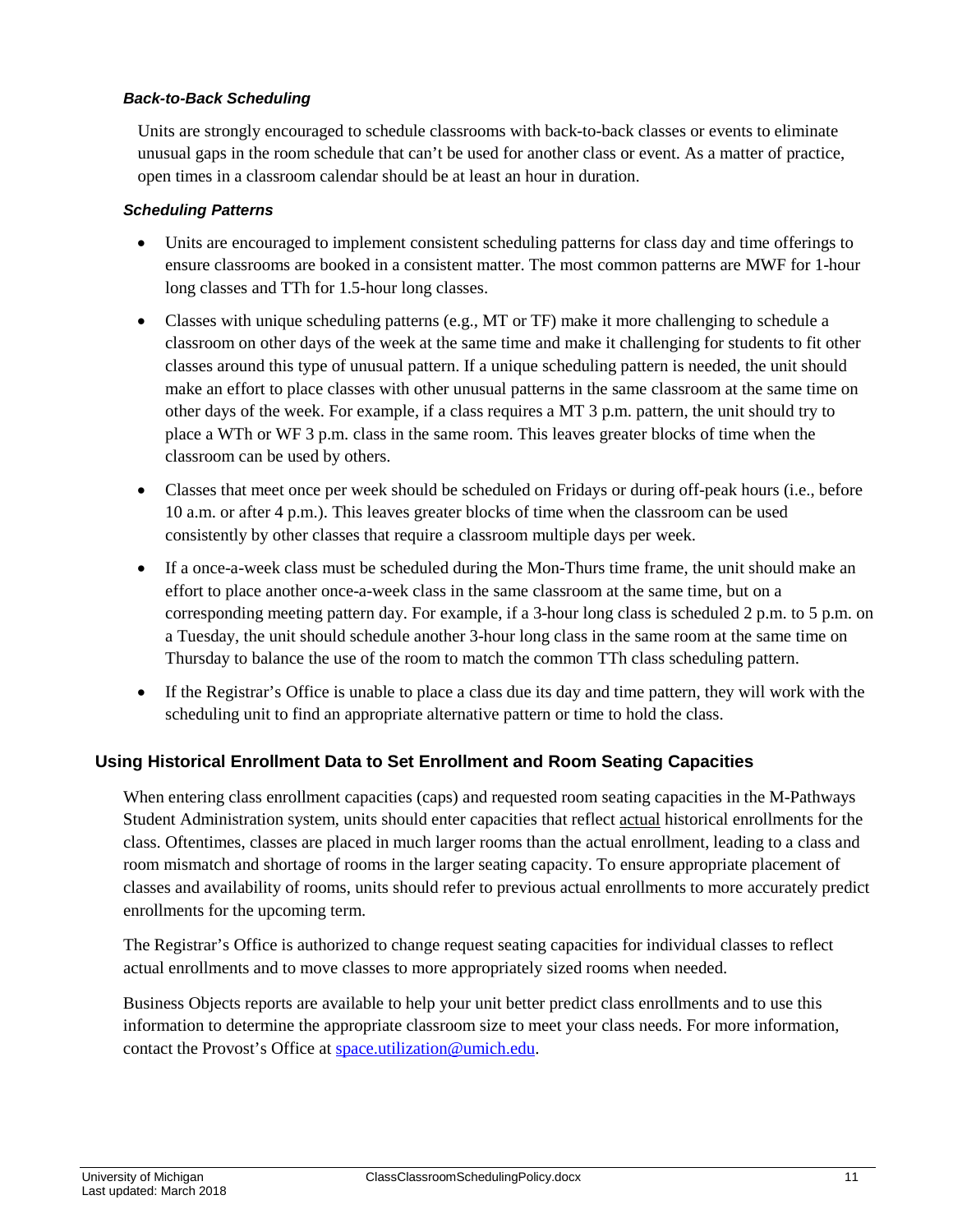# **Canceling Zero Enrollment Classes**

Though uncommon, there are instances when a class with a zero enrollment appears active in the M-Pathways Student Administration system. This means the classroom is booked for an entire term without a class actually meeting in the space and prevents the Registrar's Office from using the room for another class. Units are required to cancel all zero enrollment classes in M-Pathways to avoid this from happening.

The Registrar's Office is authorized to cancel zero enrollment classes and/or remove room assignments for these classes at any time.

Business Objects reports are available to help your unit identify zero enrollment classes that exist in the MPathways system. For more information, contact the Provost's Office at [space.utilization@umich.edu.](mailto:space.utilization@umich.edu)

#### **Other Class Scheduling Considerations**

- Students do register in classes that are either required or popular, regardless of when they are offered during the day or week. Consider scheduling these types of classes during non-peak times, for example before 10 a.m., after 4 p.m., or on Fridays.
- Since many classrooms are underutilized on Fridays, consider scheduling discussion sections, seminars or other classes that meet only once a week on this day.
- When preparing class schedules, review each classroom assignment and class scheduling pattern to ensure that they meet the target goals described in this document. Many departments plan class schedules for an upcoming term using the schedule from the previous term as a starting point. For example, using the Fall 2015 schedule to plan the Fall 2016 schedule, and then making adjustments as needed. The Registrar's Office refers to this practice as "prior term copy". While this practice can make the process of planning class schedules faster and easier, using historic classroom assignments and day/time scheduling patterns may prevent your unit from meeting campus target goals for scheduling patterns and seat utilization.
- During the Spring/Summer term, consolidate classes into a single floor or section of a building, where possible. By consolidating classes to specific building locations, you enable facility managers to adjust building fan schedules, lighting, and other building needs to only the areas that require these services. This enables your unit and the institution to reduce energy consumption and save money.

# **Additional Requirements and Considerations**

#### **Information Required in M-Pathways**

All units are required to keep all classroom scheduling, final exam scheduling, and room characteristics information up to date in the M-Pathways system, as described in this section. For information on using M-Pathways to schedule classrooms or to maintain room characteristics information, contact the ITS Help Desk at 734.764.4357 (4-HELP) or [4Help@umich.edu.](mailto:4Help@umich.edu)

#### *Classes and events that are scheduled in classrooms*

The Registrar's Office relies on up-to-date curriculum and scheduling information in M-Pathways to search for available classrooms. Units may use M-Pathways as their primary classroom scheduling tool (for classes and events) or they may export scheduling information regularly from an existing proprietary system and upload it to M-Pathways. Regardless of which scheduling system your unit chooses to use for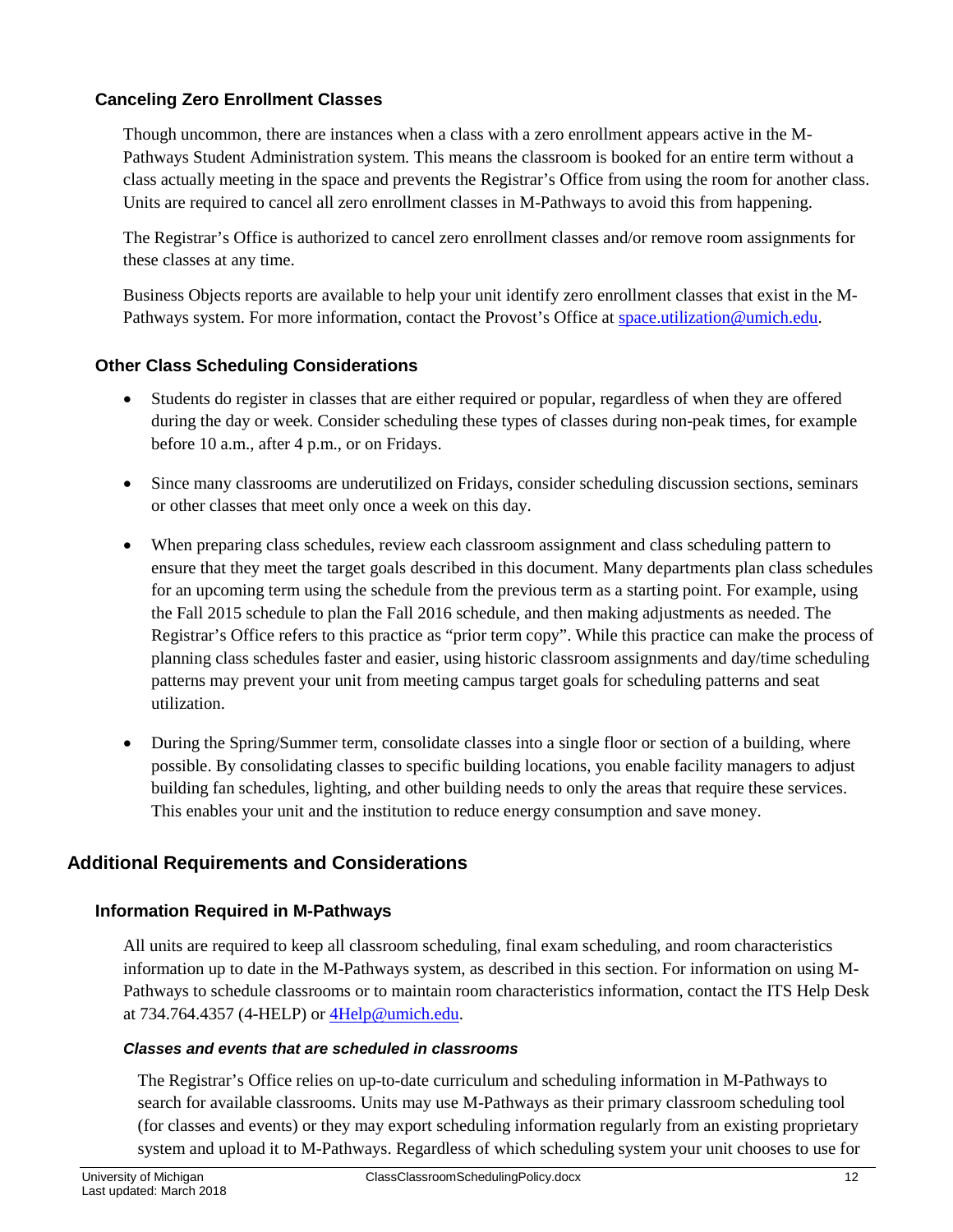day-to-day classroom scheduling, all official class (curriculum) information must be maintained directly in M-Pathways at all times.

For information on using M-Pathways for day-to-day event scheduling, refer to the Provost's Office website at [http://www.provost.umich.edu/space/instruct/eventsystem.html.](http://www.provost.umich.edu/space/instruct/eventsystem.html)

#### *Mid-term and final exam information*

All units are required to enter final exam schedules into the M-Pathways system by the deadlines set by the Registrar's Office each term. This ensures that all final exam dates and room assignments are in the system and enables the Registrar's Office to find available classrooms for other unit exams as needed.

The Registrar's Office begins placing final exams in classrooms and auditoriums after the third week of the term. Users are asked to refrain from scheduling events on final exam days until exams are in place. Final exam timeframes exceed normal 8 a.m. – 5 p.m. shared scheduling timeframes, particularly since 4 p.m. – 6 p.m. is a common final exam time.

For details on final exam scheduling, visit [http://ro.umich.edu/curriculum\\_maintainer\\_resources.php](http://ro.umich.edu/curriculum_maintainer_resources.php) or contact the Registrar's Office directly at [ro.curriculum@umich.edu](mailto:ro.curriculum@umich.edu) or 734.763.2113.

*NOTE: The Registrar's Office is authorized to schedule exams in any campus classroom or auditorium from 8 a.m. to 6 p.m., Monday through Friday. Additionally, all units are strongly encouraged to accommodate any request from the Registrar's Office to use classrooms and auditoriums after 6 p.m. Monday through Friday. All units are required to ensure that their buildings are open to accommodate these needs.*

#### *Year-round classroom scheduling information*

The demand for classrooms is not limited to the academic year. It continues throughout the year, including the Spring and Summer months. With increases in classes, conferences, and other events in the Spring and Summer, it is more important than ever to ensure that all event information is scheduled in (or uploaded to) M-Pathways.

As with classroom scheduling information, it is critical to maintain information on classroom audio visual (AV) and information technology (IT) equipment, furniture, instructional and total seating capacities, and other characteristics in M-Pathways and to ensure that this information is always up-to-date. The information is used by the Registrar's Office and others when searching for classroom to meet specific needs.

For information on using M-Pathways to schedule classrooms or to maintain room characteristics information, contact the ITS Help Desk at 734.764.4357 (4-HELP) or [4Help@umich.edu.](mailto:4Help@umich.edu)

# **Life Safety Requirements and State of Michigan Regulations**

*NOTE: Refer to "Appendix A: State of Michigan Bureau of Fire Services (BFS) vs. Non-BFS Space for Instruction" at the end of this document for more detailed information.*

To ensure the safety and security of students and faculty, all classes must be assigned to classrooms that meet State of Michigan Bureau of Fire Services (BFS) regulations. This includes classes, seminars, workshops, and training sessions that are used toward the requirements for awarding a degree, whether these activities are held on campus or off campus.

The State BFS is the regulatory authority for all higher education and K-12 instructional space in the state, and has authority over construction standards, fire and life safety building systems, and egress requirements.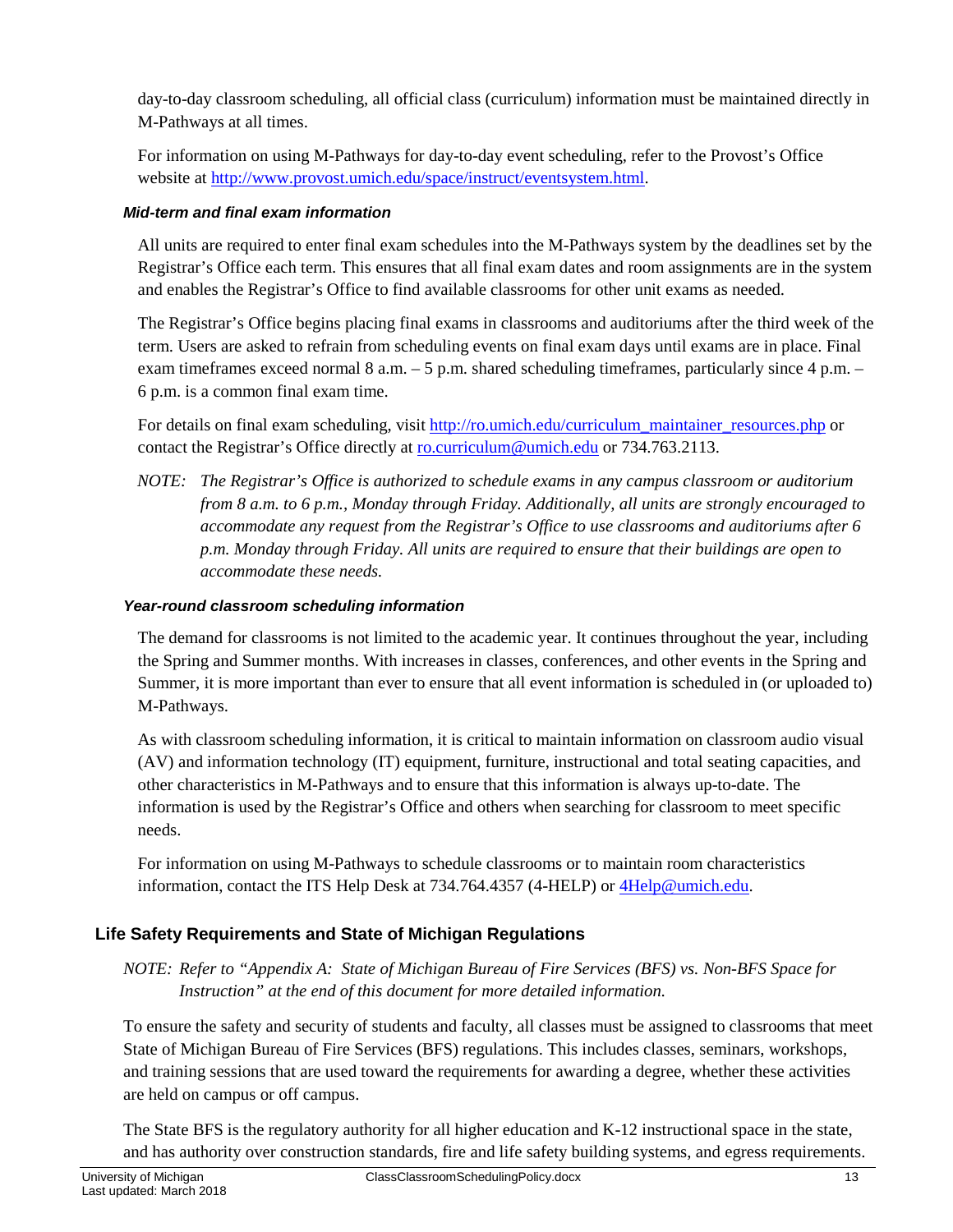The State BFS is also authorized to immediately stop instruction from taking place in a facility that does not meet its requirements, so it is important that the university adhere to State BFS requirements at all times.

#### *Campus Buildings*

Not all U-M buildings meet the State BFS requirements for instructional space.

Please consult with your facilities manager or the Provost's Office if you are unsure if the space you need, e.g. as a conference room that would work well for a seminar-style class, meets State BFS requirements.

#### *Off-Campus Buildings*

Unless an off-campus building was designed and built as a school, it likely does not meet State BFS requirements for instructional space. If this is the case, there will be strict restrictions on the number of hours that instructional activities can take place in the space. Refer to "Appendix A: State of Michigan Bureau of Fire Services (BFS) vs. Non-BFS Space for Instruction" for specific examples.

Use of an off-campus location also likely requires a formal agreement between the owner/landlord and U-M for its use. Putting a formal agreement in place is a lengthy process and requires several months to negotiate the appropriate arrangement and have the legal documentation prepared, reviewed, and signed off by the owner/landlord and U-M.

For information on whether or not an off-campus space can be used for classes or the process for putting a formal agreement in place for an off-campus location, contact the Provost's Office at [space.utilization@umich.edu.](mailto:space.utilization@umich.edu)

### **Extended Building Hours During Mid-Terms and Final Exams**

The Registrar's Office is often pressed to find enough available classrooms to accommodate mid terms and final exams and is authorized to schedule these exams after 5:00 p.m. Units are strongly encouraged to check M-Pathways prior to exam periods to determine if any classrooms have been scheduled after normal business hours. If exams have been scheduled in your building(s) after 5:00 p.m., your unit is required to ensure that the building is open and appropriate building support is available for the exams.

#### **Appropriate Classroom Technology and Layouts**

All units should assign classes to classrooms that best meet the instructional needs of the class to ensure that faculty and students have the best teaching and learning experience possible in facilities that are available campus-wide. This can mean using a classroom in another building or a classroom managed by another unit if there are better options for room layout, IT/AV equipment, furniture or other amenities that best meet the instructional needs of the course.

For information on scheduling a class in a classroom managed by another unit, contact the Registrar's Office at [ro.curriculum@umich.edu](mailto:ro.curriculum@umich.edu) or 734.763.2113.

#### **Technology (A/V) and Building Support for All Classroom Users**

Units are required to support *all* users of the classrooms within their buildings to ensure that the teaching and learning experience goes as smoothly as possible for everyone. Typically, the level of support needed is greatest during the first week or two of classes as users become acclimated to the classroom and equipment. Support needs decrease significantly after that.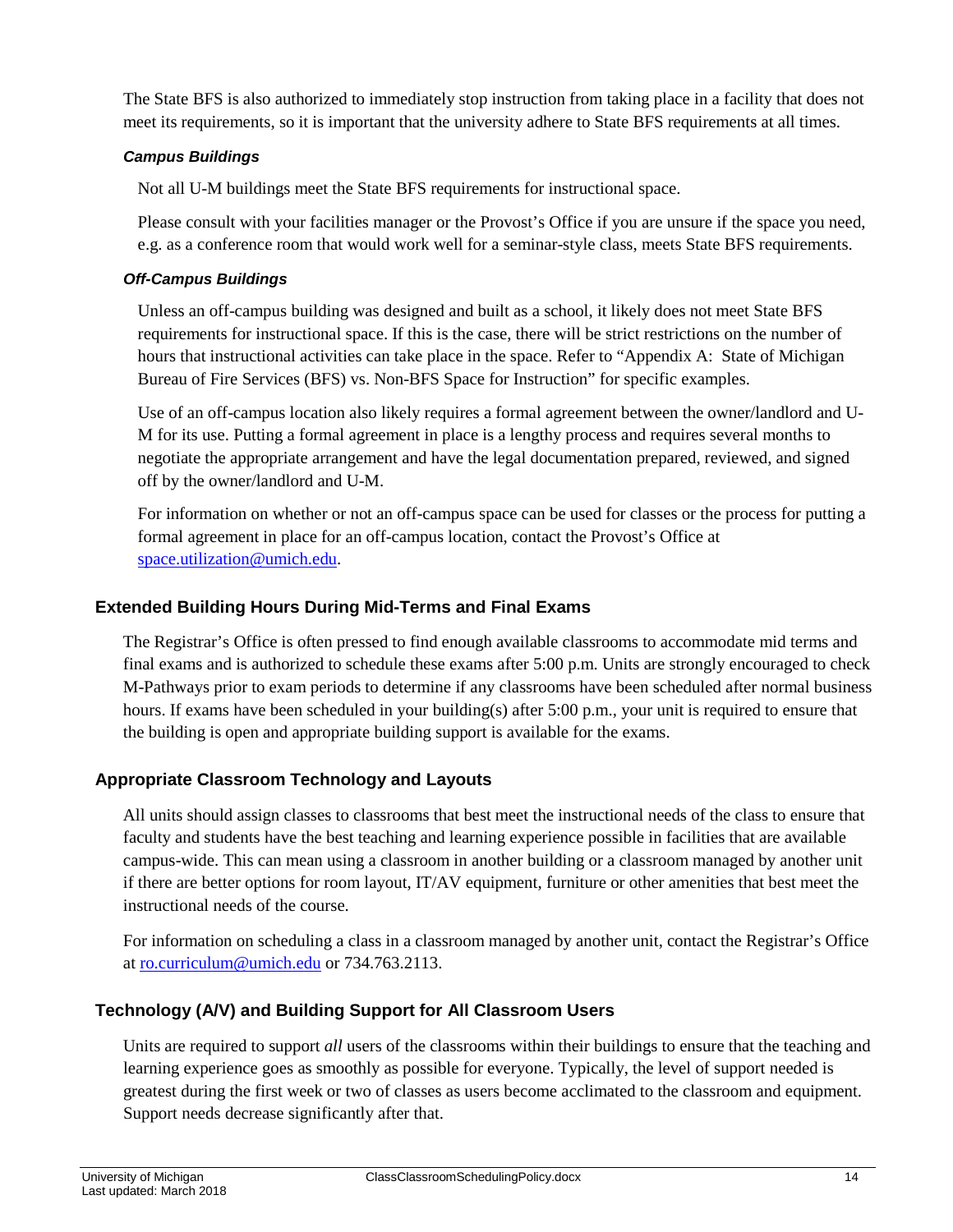If an instructor is scheduled in a room outside of their home unit and has unique classroom needs, they should work with their home unit to find an appropriate classroom to meet the needs rather than put the support burden on the host unit.

Business Objects reports are available to help a unit identify classes being held in their spaces that belong to another unit. For more information, contact the Provost's Office at [space.utilization@umich.edu.](mailto:space.utilization@umich.edu)

### **Family-Friendly Scheduling**

It is important to recognize that teaching early or late in the day may be preferred by some faculty but could also create non-work-related challenges for others. Departments are strongly encouraged to consider the particular pressures that individual faculty may face outside of the work setting when planning curriculum schedules and try to accommodate these needs when possible, while also seeking to meet the overall class scheduling distribution goals mentioned previously in this document.

To identify faculty who favor the opportunity to teach early in the morning or later in the day:

- Encourage faculty who prefer earlier/later teaching times to identify themselves.
- Consider faculty whose arrangements with caregivers (e.g., availability of before or after school-day care, availability of adult care arrangements) make early or late afternoon hours especially appealing.
- Encourage faculty to take into consideration the number of class sessions taught within a week and the time the class is offered (e.g., it may be more desirable to teach an early morning class if the class meets fewer times per week).

#### **Charging Fees for Classroom Use**

Units should not charge fees to other U-M departments for the use of classroom space for classes, curricular events, or internal administrative meetings during normal building hours. Units may charge other U-M departments for use of classrooms for events such as conferences or other fee-based events or events that require the use of classrooms outside of normal building hours.

#### **Food and Drink in Classrooms**

Some units, such as the U-M Museum of Art, have very strict rules prohibiting food and drink in classrooms to protect the equipment, furniture, or environment. If your faculty members and instructors are assigned to classrooms managed by another unit, please take the time to find out what rules, if any, are in place for the use of the classrooms and ensure that your faculty are aware of the rules and share the information with students at the start of each term. Departments that do not adhere to the rules on food and drink may be prevented from using the classrooms in the future.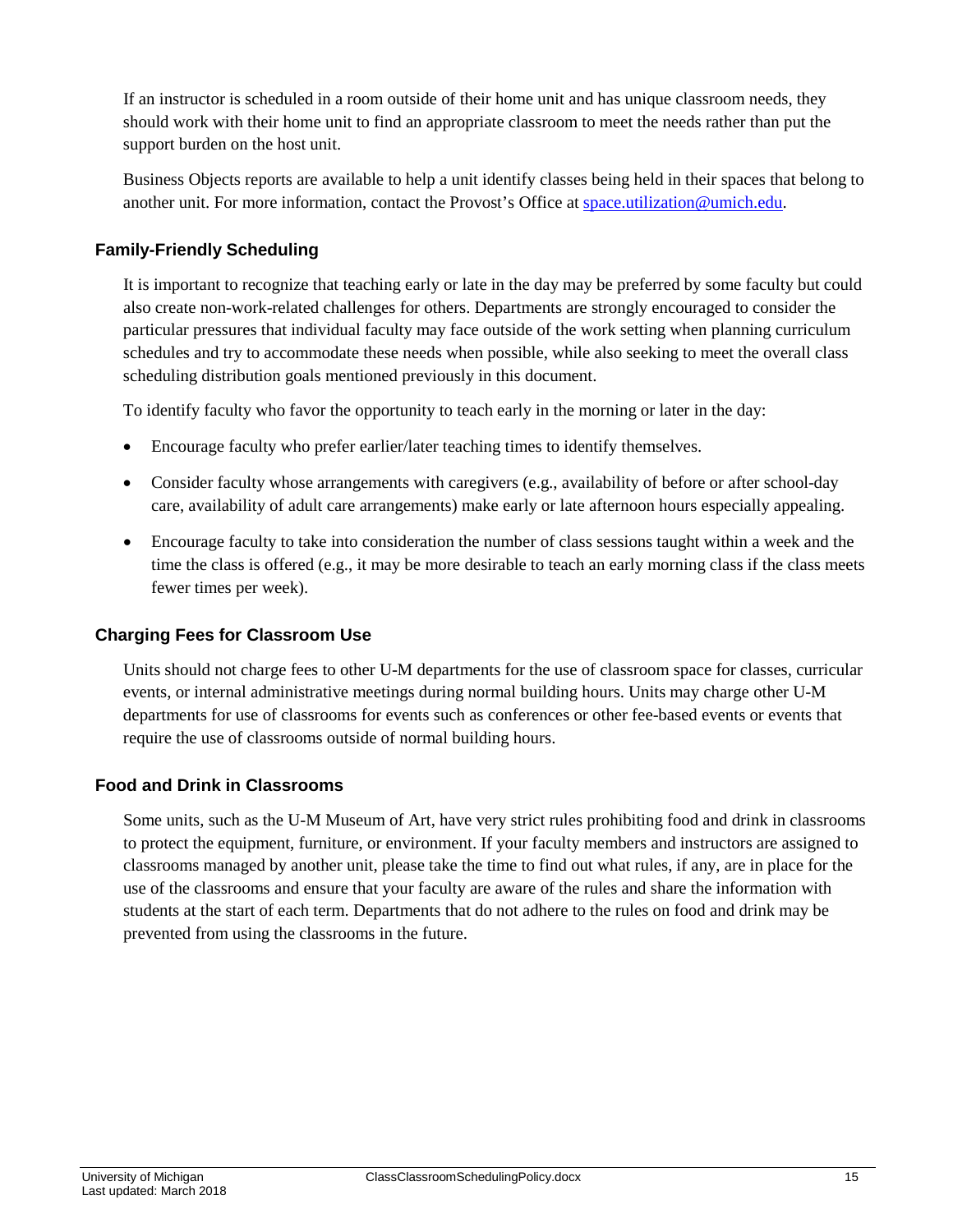# **Resources and Contacts**

| <b>Contact:</b>                                                                                                                                  | For information on:                                                                                                                                                                                                                                                                                                                                                                                     |
|--------------------------------------------------------------------------------------------------------------------------------------------------|---------------------------------------------------------------------------------------------------------------------------------------------------------------------------------------------------------------------------------------------------------------------------------------------------------------------------------------------------------------------------------------------------------|
| <b>Office of the Registrar</b><br>Email: ro.curriculum@umich.edu<br>Web: ro.umich.edu/curriculum_maintainer_resources.php<br>Phone: 734.763.2113 | Campus curriculum planning dates and<br>$\bullet$<br>timeframes<br>Scheduling classes in classrooms managed by<br>$\bullet$<br>other units<br>Mid-term and final exam scheduling<br>$\bullet$                                                                                                                                                                                                           |
| <b>Office of the Provost</b><br>Email: space.utilization@umich.edu<br>Web: provost.umich.edu/space<br>Phone: 734.763.9973                        | Shared scheduling policy and hours<br>$\bullet$<br>Scheduling distribution target goals and report<br>$\bullet$<br>Classroom seat utilization target goal and report<br>$\bullet$<br>State of Michigan Bureau of Fire Services<br>$\bullet$<br>facilities                                                                                                                                               |
| <b>Information &amp; Technology Services (ITS)</b><br>Email: 4Help@umich.edu<br>Web: its.umich.edu/help<br>Phone: 734.764.4357 (4-HELP)          | Access to M-Pathways Student Administration<br>$\bullet$<br>for class or event scheduling<br>Access to Business Objects (U-M data<br>$\bullet$<br>warehouse) for reports on scheduling distribution<br>and seat utilization target goals<br>Updating classroom characteristics in M-<br>$\bullet$<br>Pathways<br>Technical support for all M-Pathways pages and<br>$\bullet$<br><b>Business Objects</b> |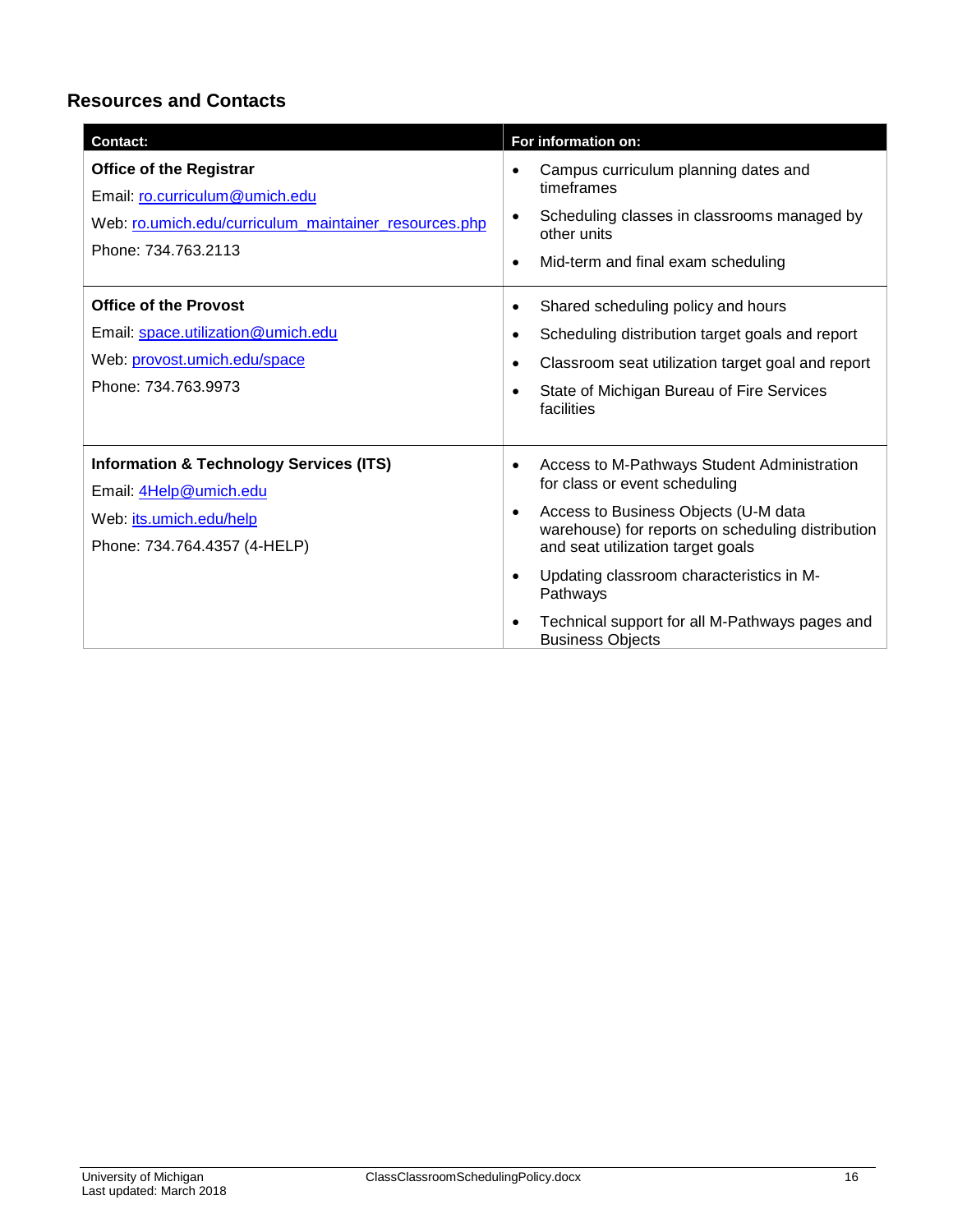# **APPENDIX A: State Bureau of Fire Services (BFS) vs. Non-BFS Space for Instruction**

The State of Michigan Bureau of Fire Services (BFS) is the official state office that interprets all State building fire safety regulations and defines how facilities can be used for instructional, housing, patient overnight care, and other uses. For the purpose of this Class and Classroom Scheduling Policy document, we are only conveying information on State BFS requirements that apply specifically to instruction.

#### *It is important for all U-M classes to be held in spaces that adhere to State BFS requirements.*

Failure to adhere to BFS requirements can lead to serious implications for the program and the university, including, but not limited to, having the State BFS immediately lock a facility and prohibit all activity from taking place in the building.

#### **State Definition of a Classroom**

The State BFS office has strict requirements on where instructional activities can be held based on how the instructional activity is defined. The State BFS office defines college or university classrooms as follows:

*"… a building or part of a building which is used for instructional purposes, which is occupied by 6 or more students and used 4 or more hours per day or more than 12 hours per week, and which is owned or leased by, or under the control of, a junior college, community college, college, or university that is duly authorized to grant degrees by 1 of the following: (i) Article VIII of the Michigan Constitution of 1963. (ii) The Michigan legislature. (iii) Action by the state board of education."*

In the simplest of terms, the State BFS definition of a classroom indicates that instructional activities must take place in spaces that were designed and constructed to meet BFS fire code if the activities have 6 or more students and are for academic credit that applies toward a degree.

#### **Campus BFS Space vs. Non-BFS Space**

Spaces that are officially defined as "classrooms" on the U-M campus and at other higher ed institutions in Michigan have been physically inspected and approved for instructional use by the State BFS office. The buildings and spaces that were built to meet BFS requirements are often referred to as "BFS spaces". Those that were not built to these requirements are often referred to as "non-BFS spaces".

Not all spaces on the U-M campus meet BFS requirements, so it is important to be aware of where classes can and cannot be held, even on campus. Some U-M buildings were designed and built to meet the BFS requirements for instructional space, other buildings have only specific areas that were built to meet these requirements, and some were not built for this purpose at all.

The U-M Architecture, Engineering, and Construction (AEC) office maintains a list of all campus buildings and spaces that currently meet State BFS requirements. The list is available in the AEC "Codes and Regulatory Agencies" reference document at: <http://www.umaec.umich.edu/desguide/1.0-Codes/DG1.0.pdf>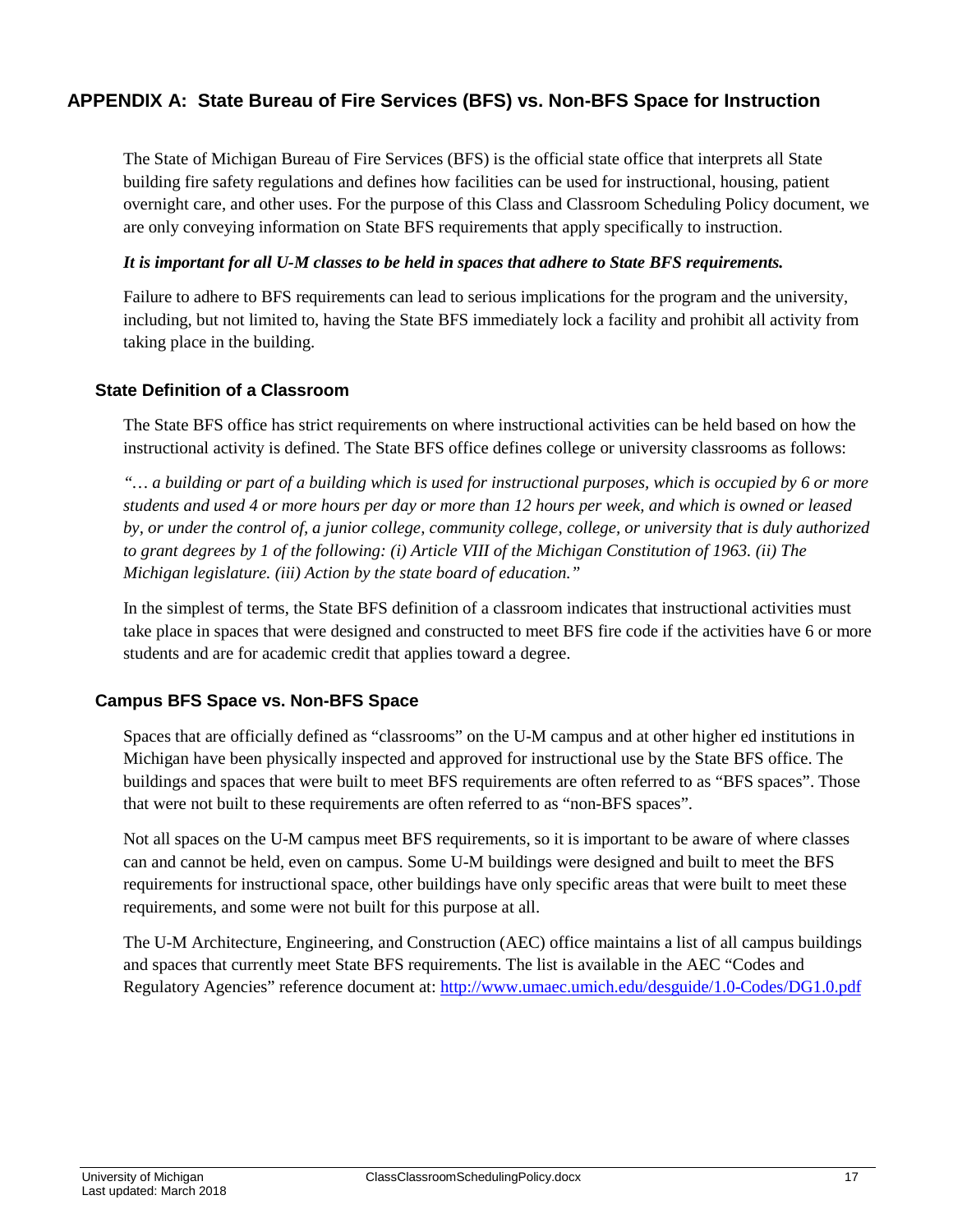#### **Use of Non-BFS Space for Instructional Activities**

Units are required to search for nearby, available BFS space before turning to non-BFS space as an option. That said, the State BFS office and U-M Fire Marshal acknowledge that are occasions when credit-bearing classes and other instructional activities with more than 6 students need to be held in non-BFS space because BFS space (whether owned by U-M or by another educational institution) isn't available. When this situation arises, it is critical that the unit adhere to the following process:

- 1. Inform the Provost's Office of the need for non-BFS space by sending a message to [space.utilization@umich.edu.](mailto:space.utilization@umich.edu) You will need to provide the following information:
	- a. Estimated number of students who will enroll in the class.
	- b. A description of the class, including the number of credit hours that will be earned upon course completion and the days and times that the class will be offered.
	- c. What BFS locations were explored and the rationale for why a BFS location cannot be used for the class.
	- d. A description of the non-BFS location (type of facility, address, building name, and room number[s]) that is proposed.
	- e. If other instructional activities take place in the building and the anticipated days and times of the activities.
	- f. If the non-BFS space is currently leased by U-M.

# *NOTE: If U-M does not have a lease or formal facility use agreement in place for the location, one will likely need to be put in place to ensure that both the university and the owner of the property have a common understanding of the arrangement and to protect both parties.*

- 2. The Provost's Office will contact you to discuss the request by phone and will include the U-M Fire Marshal in the conversation. If needed, the U-M Fire Marshal will contact the State BFS office for additional interpretation on the request and use of the proposed non-BFS location.
- 3. The owner/landlord/manager of the non-BFS location will need to monitor and ensure that all instructional hours adhere to the limitations listed next in this document. The owner/landlord/manager of the non-BFS location will need to confirm and commit to this in writing in a lease or formal facility use agreement.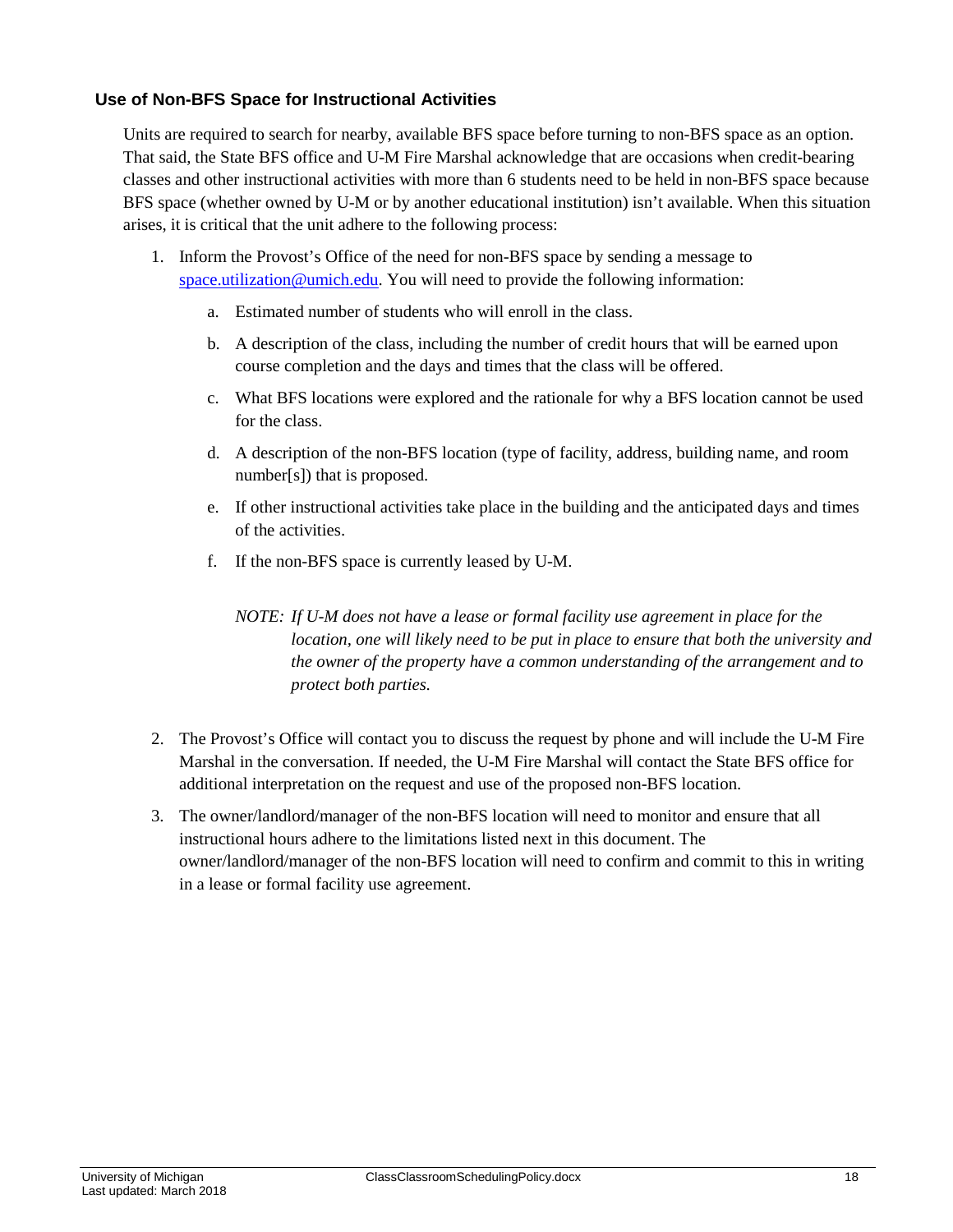#### **Instructional Hours Thresholds in Non-BFS Space**

When non-BFS space is needed, the State BFS office requires strict limitations (sometimes referred to as an "hours threshold") and monitoring on the number of hours per day and week that instructional activities can be held in the *entire* facility (building).

#### **Hours Threshold:**

**No more than 4 instructional hours can be taught in the entire non-BFS facility in any given day and that no more than 12 instructional hours in total can be taught in the entire non-BFS facility in a given week.**

The hours thresholds requirement can be complicated to monitor and to ensure compliance, as shown in the following:

Example 1: Multiple classes held on the same date at the same time *(within threshold)*

- Class 1 offered on October 1 in the City Building, Room A, from 6:00 p.m. to 8:00 p.m.  $= 2$  hours
- Class 2 offered on October 1 in the City Building, Room B, from 6:00 p.m. to 8:00 p.m. = 2 hours
- Class 3 offered on October 1 in the City Building, Room C, from 6:00 p.m. to 8:00 p.m.  $= 2$  hours

With Example 1, the State BFS office considers this as a total of only 2 hours of instructional time because the 3 classes are offered concurrently on the same date, at the same time, and in the same non-BFS building. The State does not consider this as 6 hours of instructional time. If there are no other instructional activities held in this building on this date, the 2 hours of instructional time is within the BFS threshold of no more than 4 hours of instruction in a given day.

Example 2: Multiple classes held on the same date at different times *(within threshold)*

- Class 1 offered on October 1 in the City Building, Room A, from 9:00 a.m. to 10:00 a.m.  $= 1$  hour
- Class 2 offered on October 1 in the City Building, Room B, from 4:00 p.m. to 6:00 p.m.  $= 2$  hours
- Class 3 offered on October 1 in the City Building, Room C, from 4:00 p.m. to 6:00 p.m. = 2 hours

With Example 2, the State BFS office considers this as only 3 hours of instructional time because the 3 classes are offered on the same date, but two classes are offered concurrently at the same time, all in the same non-BFS building. That is, 1 class is offered at 9:00 a.m. for 1 hour of instruction + 2 classes are offered concurrently at 4:00 p.m. each for 2 hours of instruction for a total of 3 hours of instruction. The State BFS office considers this as a total of 3 hours of instruction for the date, not 5 hours of instruction. If there are no other instructional activities held in this building on this date, the 3 hours is within the BFS threshold of no more than 4 hours of instruction in a given day.

Example 3: Multiple classes held on the same date at completely different times *(exceeds threshold)*

- Class 1 offered on October 1 in the City Building, Room A, from 9:00 a.m. to 10:00 a.m. = 1 hour
- Class 2 offered on October1 in the City Building, Room B, from 1:00 p.m. to 3:00 p.m.  $= 2$  hours
- Class 3 offered on October 1 in the City Building, Room C, from 4:00 p.m. to 6:00 p.m. = 2 hours

With Example 3, the State BFS office considers this as 5 hours of instructional time because the 3 classes are offered on the same date, but at completely different times, in the same non-BFS building. The 3 classes exceed the BFS threshold of no more than 4 hours of instruction in a given day.